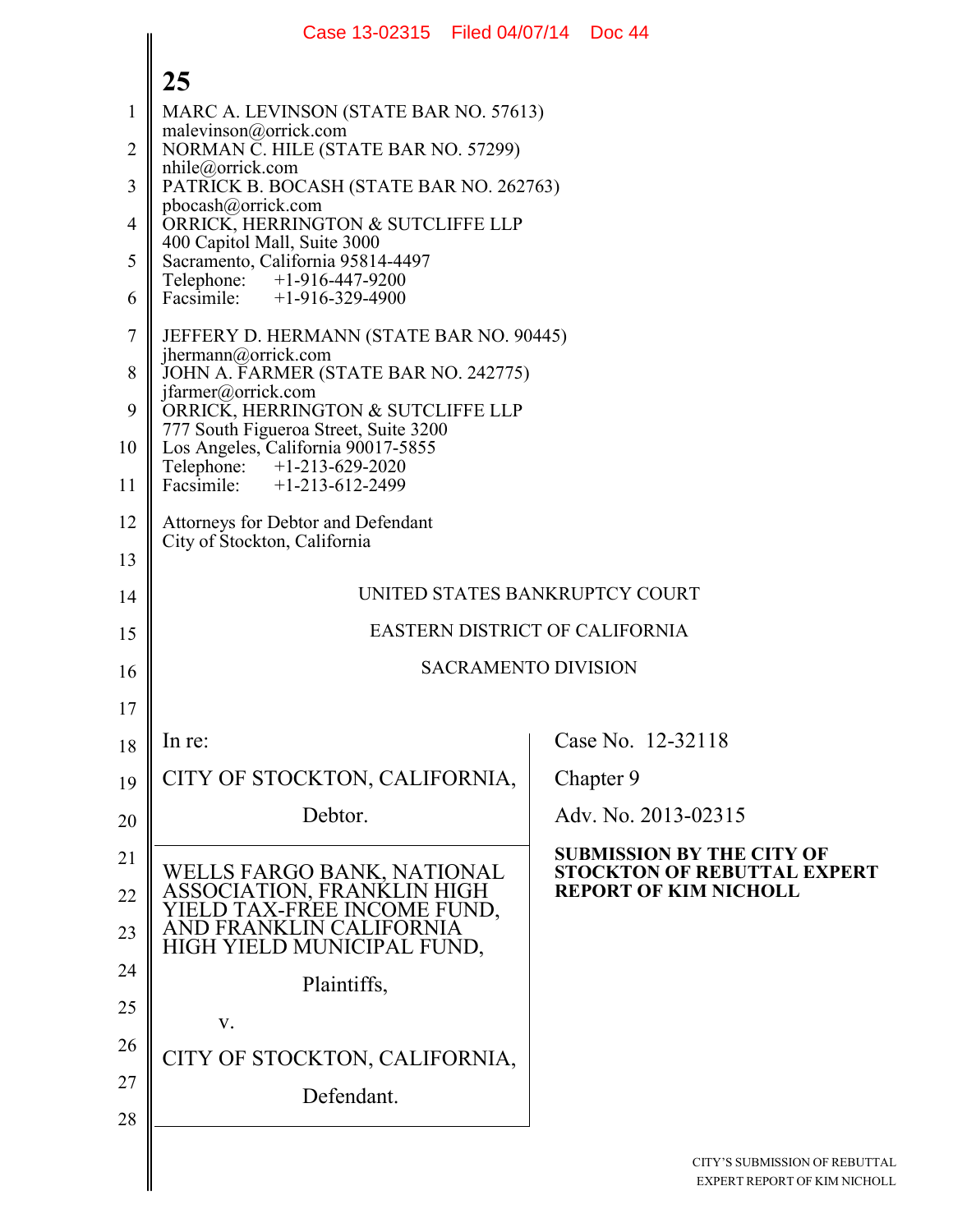|                | Case 13-02313 Filed 04/07/14 DOC 44                                                           |
|----------------|-----------------------------------------------------------------------------------------------|
|                |                                                                                               |
| $\mathbf{1}$   | Pursuant to paragraph 32 of the Order Governing The Disclosure And Use Of Discovery           |
| $\overline{2}$ | Information And Scheduling Dates, Etc. [Dkt. Nos. 1224 (Case), 16 (Proceeding)] (as amended   |
| 3              | by paragraph 8 of the Order Modifying Order Governing The Disclosure And Use Of Discovery     |
| $\overline{4}$ | Information And Scheduling Dates, Etc. [Dkt. Nos. 1242 (Case), 18 (Proceeding)]), the City of |
| 5              | Stockton, California hereby submits the Rebuttal Expert Report of Kim Nicholl, FSA, MAAA,     |
| 6              | EA, a copy of which is attached hereto as Exhibit A.                                          |
| $\overline{7}$ | Dated: April 7, 2014<br><b>MARC A. LEVINSON</b><br>Orrick, Herrington & Sutcliffe LLP         |
| 8              |                                                                                               |
| 9              | By: $\qquad \qquad$<br>/s/ Marc A. Levinson                                                   |
| 10             | <b>MARC A. LEVINSON</b><br>Attorneys for Debtor and Defendant                                 |
| 11             | City of Stockton, California                                                                  |
| 12<br>13       |                                                                                               |
| 14             |                                                                                               |
| 15             |                                                                                               |
| 16             |                                                                                               |
| 17             |                                                                                               |
| 18             |                                                                                               |
| 19             |                                                                                               |
| 20             |                                                                                               |
| 21             |                                                                                               |
| 22             |                                                                                               |
| 23             |                                                                                               |
| 24             |                                                                                               |
| 25             |                                                                                               |
| 26             |                                                                                               |
| 27             |                                                                                               |
| 28             |                                                                                               |
|                | OHSUSA:757527126.1<br>CITY'S SUBMISSION OF REBUTTAL<br>$-1-$<br>EXPERT REPORT OF KIM NICHOLL  |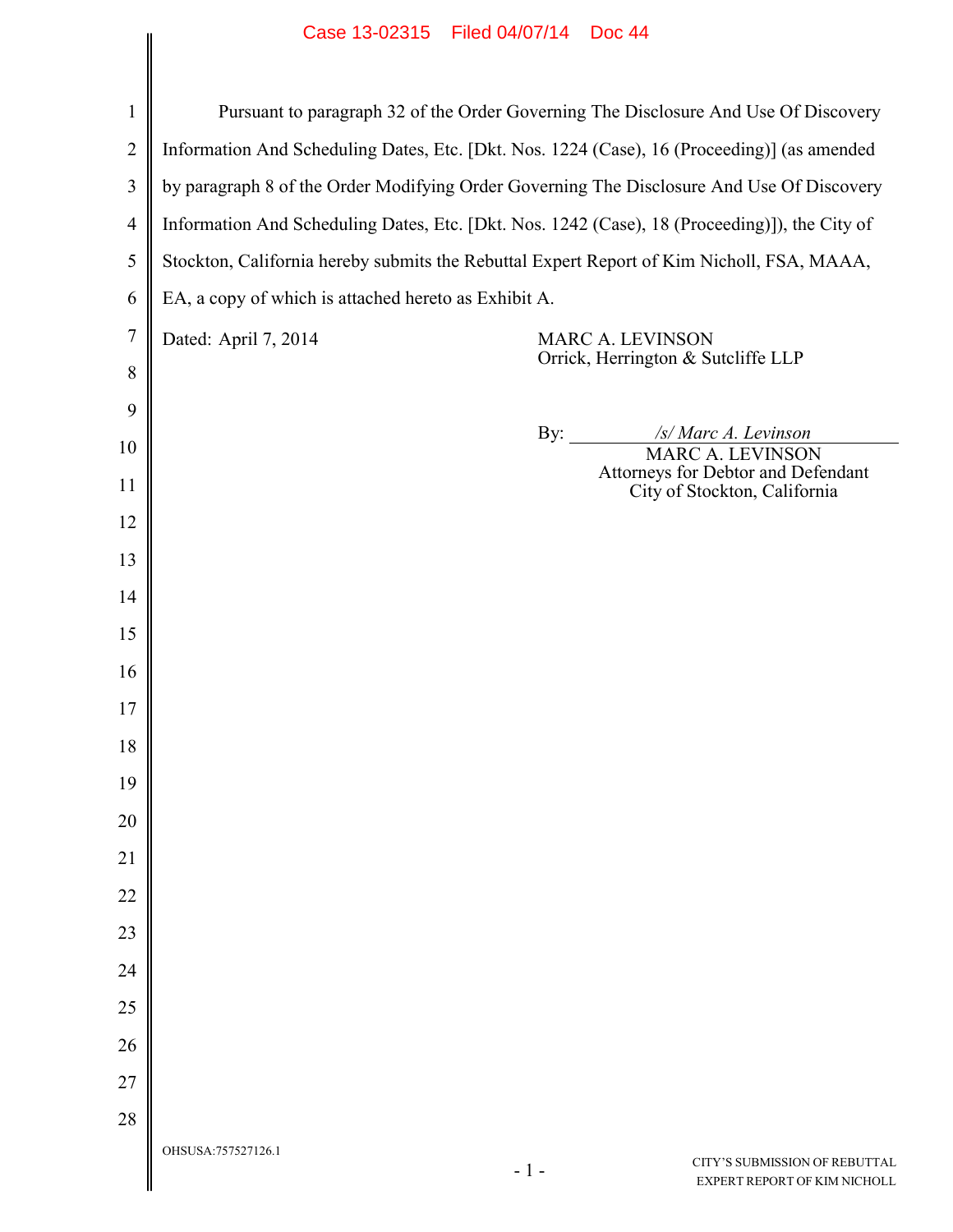# **Exhibit A**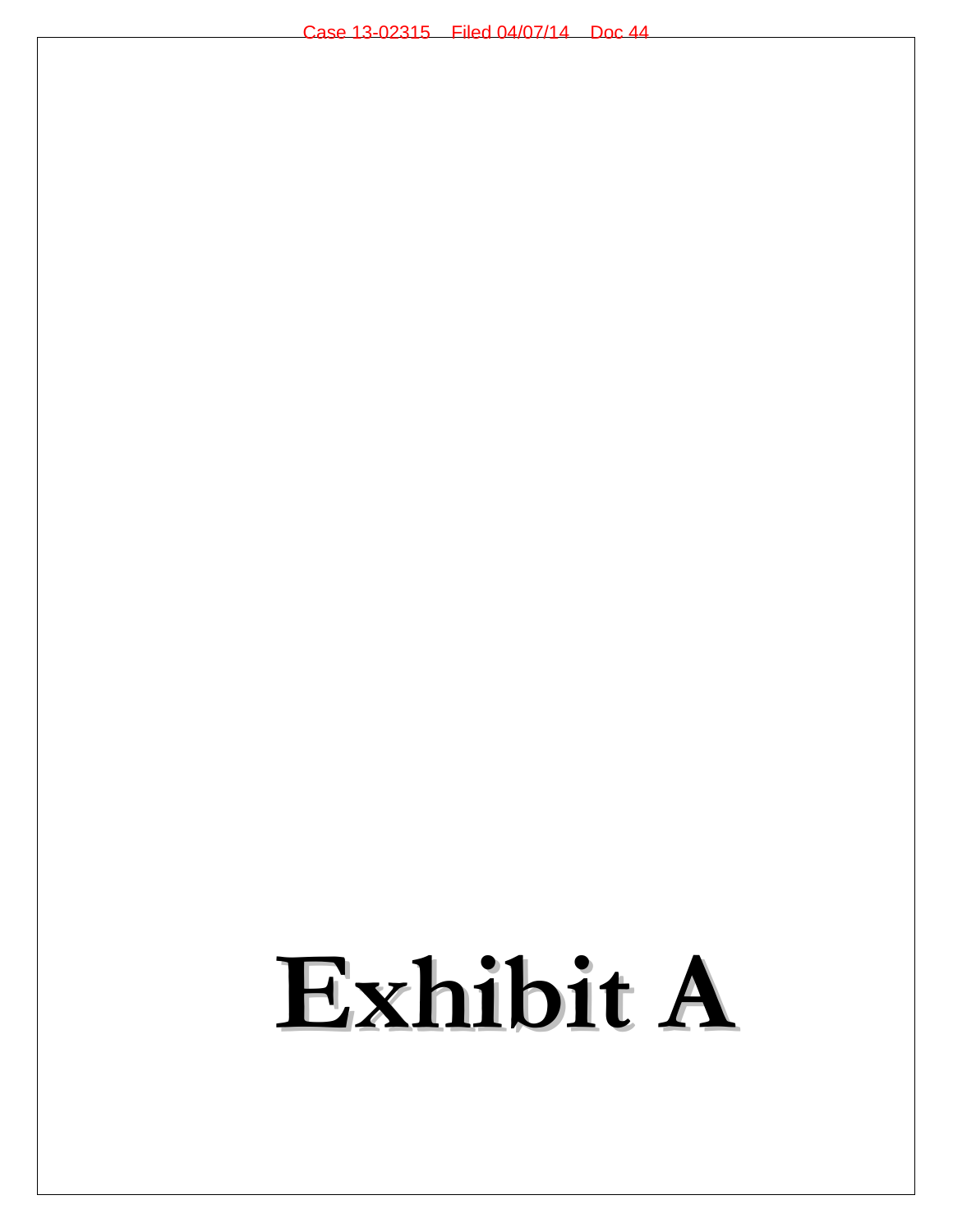## **Rebuttal Report of Kim Nicholl, FSA, MAAA, EA April 4, 2014**

#### **1. Introduction**

I have been retained by Orrick, Herrington & Sutcliffe LLP as an expert in pension plan financing in connection with the plan of adjustment filed in the City of Stockton's chapter 9 case. This Rebuttal Report is submitted in response to the March 26, 2014 Expert Report of Charles M. Moore (the "Report" prepared by "Moore").

I am a Senior Vice President and Public Sector Retirement Practice Leader for Segal Consulting. I have performed actuarial work for over 30 years and have consulted to numerous public sector clients. My expertise is in public sector retirement plan financing.

Attached collectively as Exhibit 1 are my Curriculum Vitae, statement of compensation, listing of other cases in which I have testified as an expert or fact witness at trial or by deposition during the past four years, and a listing of publications I have authored in the previous 10 years. The analysis performed in connection with this engagement has been performed by me or under my supervision by employees of Segal Consulting. Attached as Exhibit 2 are the documents I reviewed to prepare this Rebuttal Report.

#### **2. Qualifications and Professional Experience**

I have extensive training in actuarial science and in providing actuarial consulting services for large governmental retirement systems. I am a Fellow of the Society of Actuaries, an Enrolled Actuary under ERISA, and a Member of the American Academy of Actuaries. I have been employed by Segal Consulting since May 2010. Prior to joining Segal Consulting in 2010, I was employed by PricewaterhouseCoopers for three years as leader of its Public Sector Retirement Consulting practice. Prior to joining PricewaterhouseCoopers, I was the Public Sector Retirement Practice Leader at Buck Consultants, where I worked from 1993 to 2007. I began my career at the Wyatt Company (now known as Towers Watson), where I was a Consulting Actuary.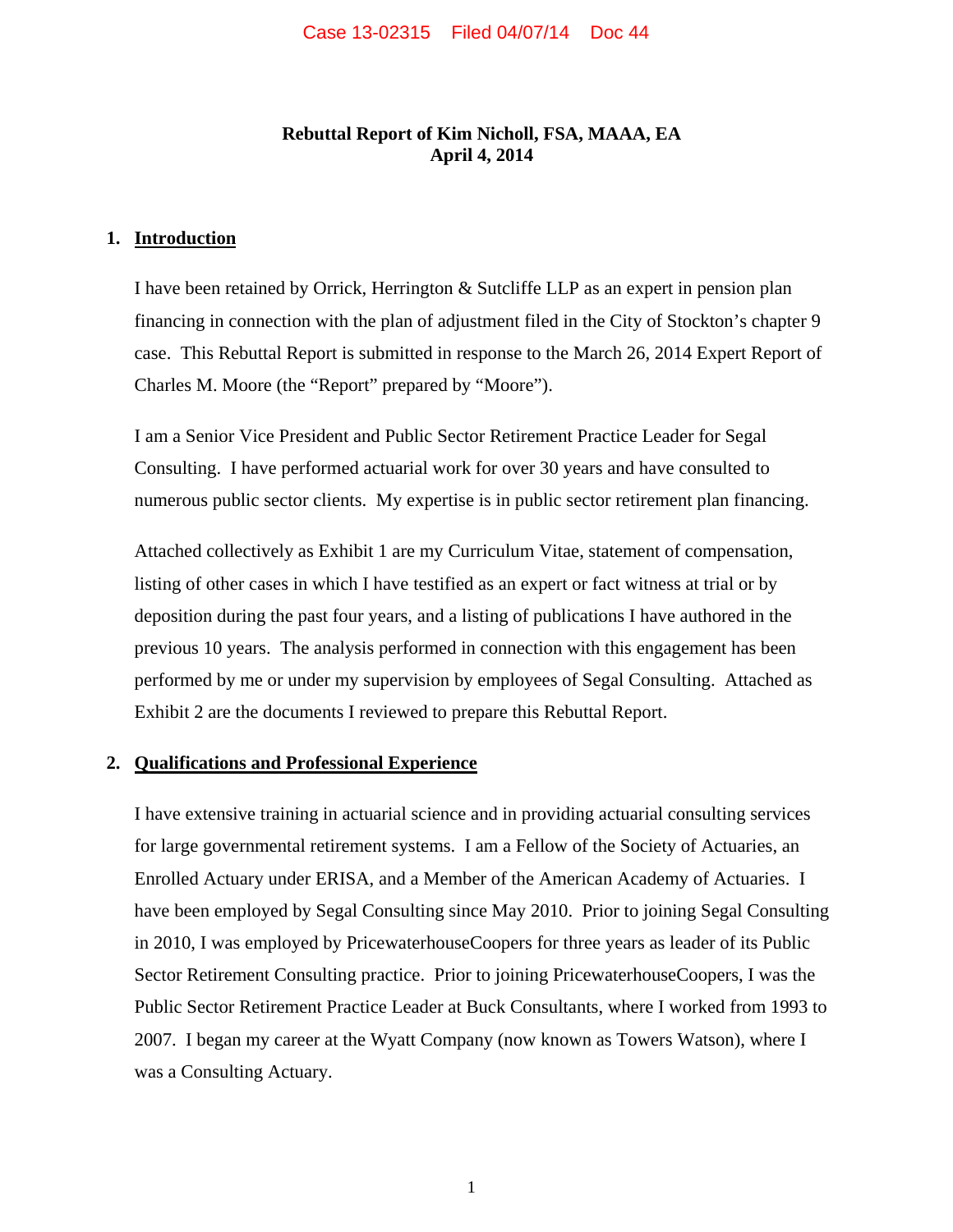I have served as lead actuary and as consultant to municipal and state public pension systems throughout the country, including local governments that participate in large public pension systems. In the course of such engagements, I have performed actuarial valuations, actuarial audits, cost analyses and projections for a number of public agencies and pension systems including:

- Alaska Retirement Management Board
- Arizona State Universities
- Employees' Retirement System of Baltimore County
- California State Teachers' Retirement System (CalSTRS)
- Chicago Housing Authority Pension Fund
- Chicago Teachers' Pension Fund
- Teachers Retirement System of the State of Illinois
- Illinois Municipal Retirement Fund
- Illinois State Universities Retirement Systems
- Indiana Public Employees' Retirement Fund
- City of Kansas City, Missouri
- Michigan Public School Employees' Retirement System
- City of Milwaukee Employees' Retirement System
- Milwaukee County
- Milwaukee County Employees' Retirement System
- Missouri Public School and Education Employee Retirement Systems
- Public Employees' Retirement System of Nevada
- New Jersey Education Association
- North Dakota Teachers' Fund for Retirement
- Ohio Police & Fire Pension Fund
- The State Teachers Retirement System of Ohio
- Pennsylvania Public School Employees' Retirement System
- City of Phoenix
- Regional Transportation Authority of Chicago
- City of St. Louis
- City of St. Louis Firefighters' Retirement Plan
- City of Stockton
- City of Scottsdale
- City of Tempe
- Tennessee Consolidated Retirement System
- Texas Employees Retirement System
- Texas County & District Retirement System
- Wisconsin Retirement System

I am currently an actuary to the Retiree Committee in the City of Detroit's chapter 9 case.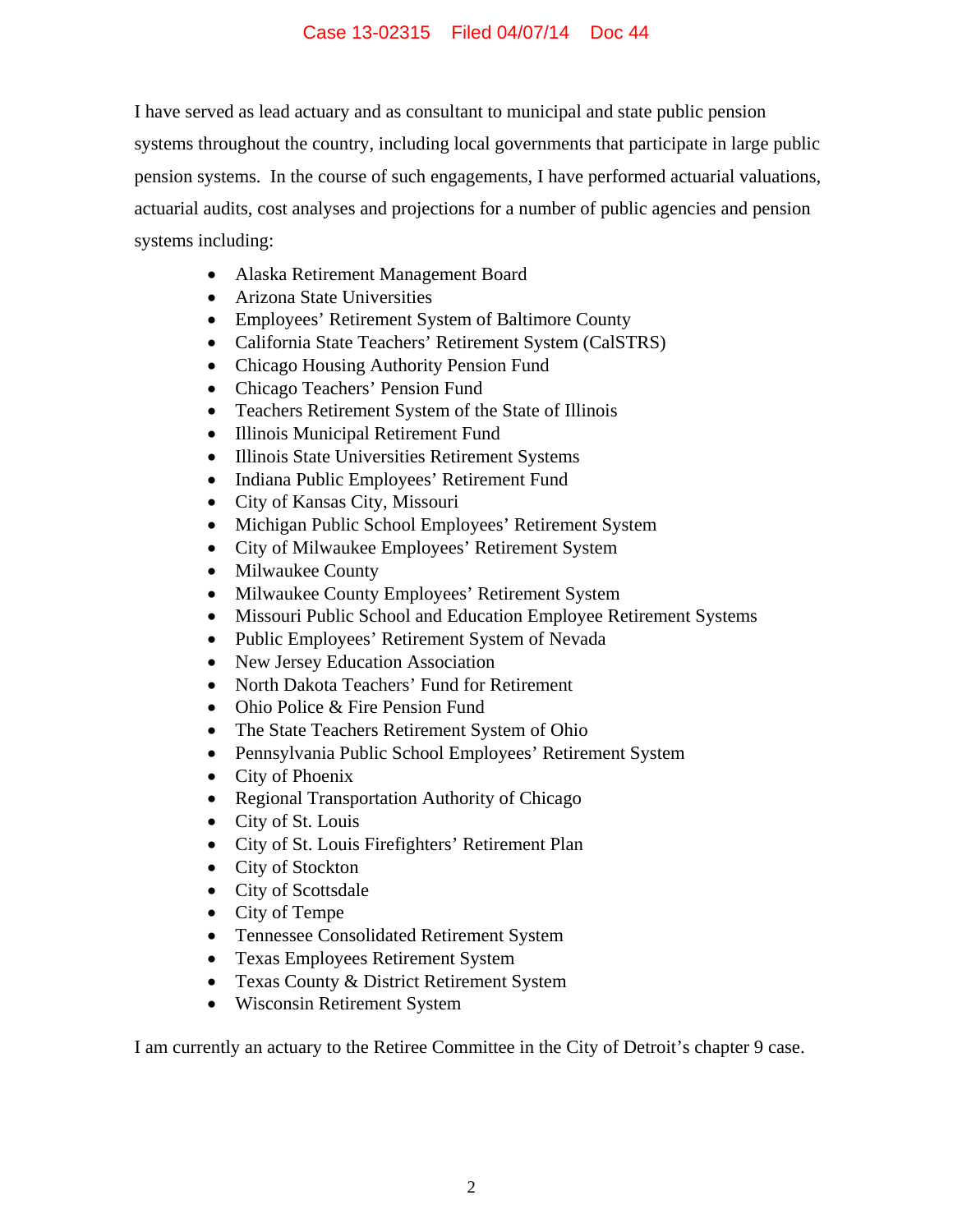## **3. Conclusion**

This Rebuttal Report addresses several issues in the Report. My analysis focuses on three main points:

- Based on his analysis, Moore does not appear to understand how contributions to pension plans are determined. This makes all his analysis and conclusions suspect.
- Moore's comparison of the Segal projections of contributions to the California Public Employees' Retirement System ("CalPERS") projections of contributions does not disclose or discuss the difference in assumptions between the two sets of projections. When those differences are recognized, Segal's projections are validated.
- While Moore opines that Stockton's pension contributions are unsustainably high, the Report does not discuss the ramifications of Stockton defaulting on its CalPERS contract and offers no suggestions of how to enable Stockton to provide pension benefits to current employees other than through CalPERS.

## **4. Principles Involved for Financing Public Sector Pension Systems**

The City of Stockton participates in CalPERS. CalPERS actuaries annually determine the contributions that the City is required to pay to the Miscellaneous Plan and the Safety Plan. These contributions are based upon actuarial valuations, using actuarial assumptions and funding methods. A key objective for funding state wide employee pension systems like CalPERS is to strive for pre-funded benefits. This means that the contributions are made during the working career of the employee with the objective that at the time the employee retires, those contributions, and the investment returns on them, are sufficient to provide the employee's pension benefit.

The City's contributions vary from year to year depending on the investment returns and actuarial calculations that determine the amount of assets necessary to pay current and future benefits. Employer contributions each year are an estimate of the amount needed based upon the estimated liabilities and assets as of the valuation date. The employer contributions are determined on an annual basis through the actuarial valuation.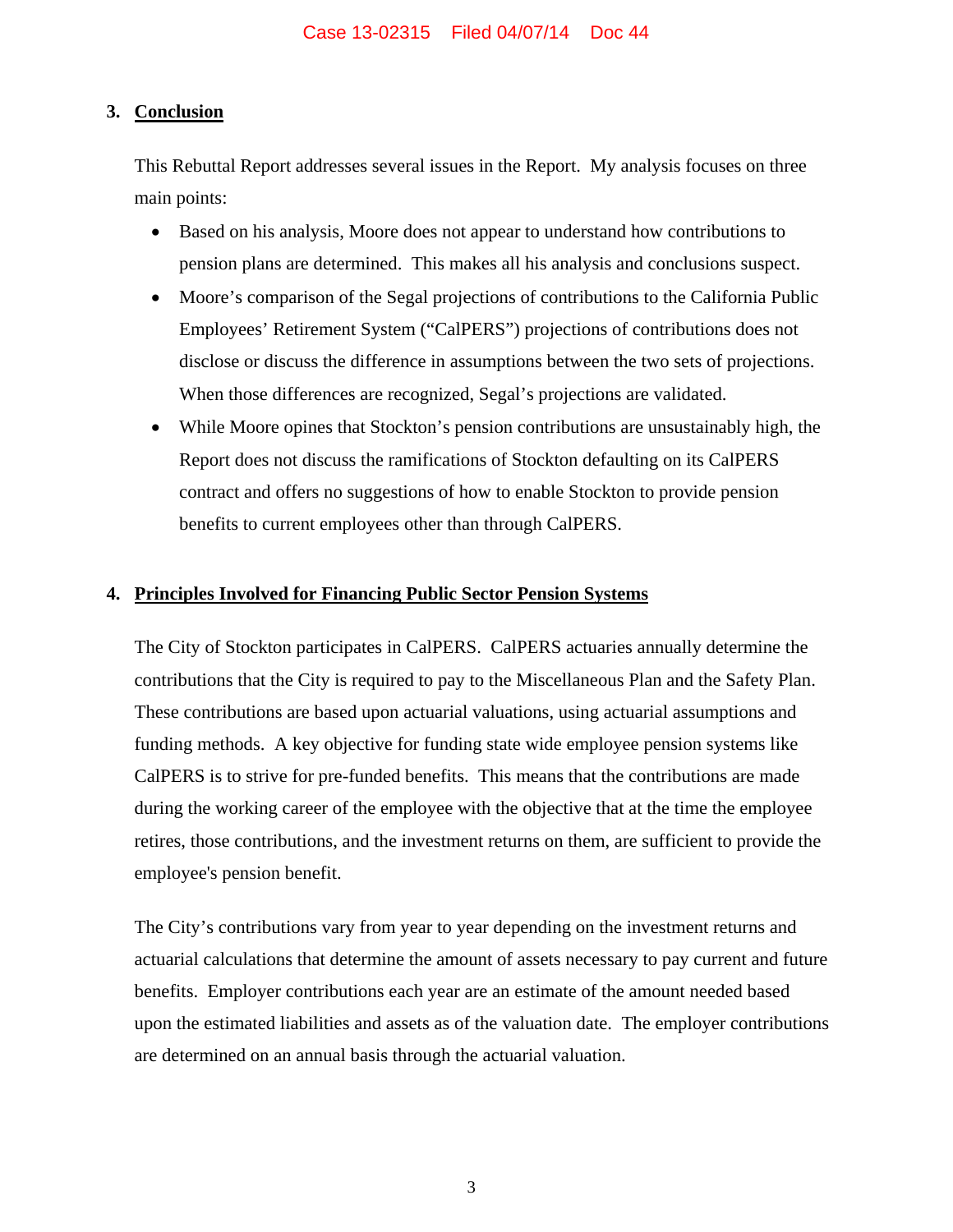#### Purpose of an Actuarial Valuation in Setting Employer Contributions

An actuarial valuation measures plan assets and liabilities to determine the funding progress, and to determine the employer contribution needed to meet the funding progress goal. The valuation determines the annual amount of employer contributions that will be necessary to pay for the costs of current benefits (normal cost) as well as the amount that will be contributed to amortize the unfunded actuarial accrued liability. The unfunded actuarial accrued liability is the excess of the present value of benefits attributable to past service (the actuarial accrued liability) over the value of assets.

#### Actuarial Methods and Funding Policies

Over time, contributions plus investment earnings must equal benefits plus expenses. Employer and employee contributions flow into a trust fund whose purpose is the payment of benefits. These contributions earn investment returns while benefits and expenses are paid out of the fund.

The actuarial assumptions and funding policies adopted by the pension plan determine how and when contributions will be paid. Changes in those assumptions or policies can increase or decrease the contribution requirements. It is important to note that the ultimate cost of the pension plan will depend solely on its actual experience, regardless of what is assumed to happen.

The actuarial funding method is a technique that allocates the cost of funding the total present value of the members' future benefits into the past, the current year, and future years. The present value of future benefits (PVB) is the total cost of benefits accrued throughout an employee's career as of the valuation date. The PVB is divided into two parts: costs that are allocated to past years and the present value of costs of benefits allocated to future years.

If the system has assets equal to the PVB, and all assumptions come true, then no future contributions would be needed to provide future benefits for current active and retired members - even including future service and salary increases for active members. The actuarial methods and funding policies determine how much of the PVB should be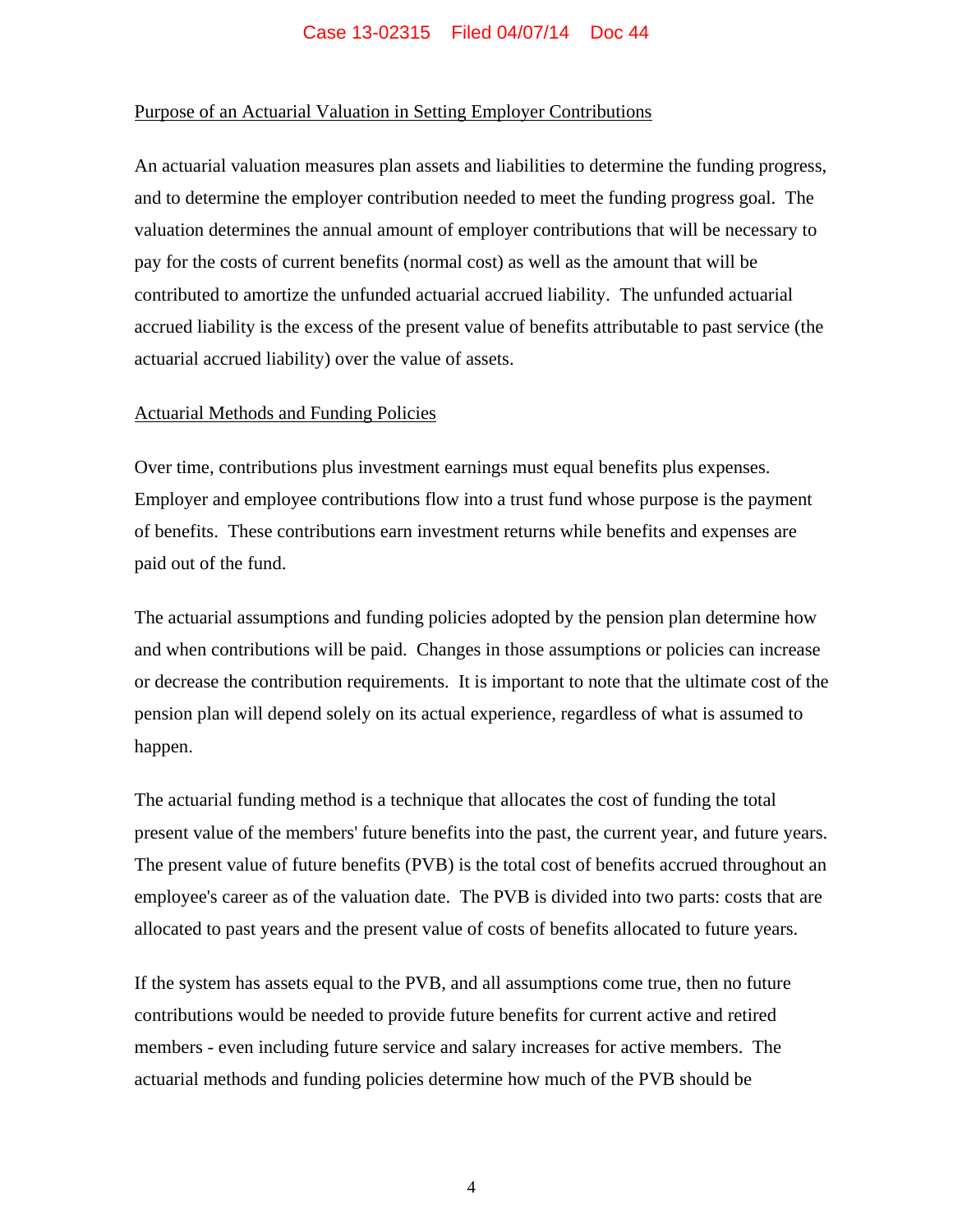contributed to the current year and future years so that, together with the assets, the entire PVB will be funded.

The normal cost is the portion of the active members' PVB that is allocated to each year of service, both past and future. If the normal cost is paid for each year of service, all actuarial assumptions are met, and there are no benefit changes, the employees' pension benefit will be fully funded at the time of retirement.

The actuarial cost method used by CalPERS is the "entry age normal" cost method, which spreads the normal cost evenly across the employees' working years. Under this method, the normal cost is determined for each employee by assigning an equal portion of the PVB during each year of service, so that the normal cost is a level dollar amount or a level percentage of the employee's salary from year to year.

The accrued liability is the value today of all past normal costs. Retired employees are no longer accruing additional service, so their accrued liability is the entire value of the benefit.

Actuaries usually determine a market-related or actuarial value of assets in order to determine the contribution requirements. The actuarial value of assets is a smoothed value, which spreads investment gains or losses over a period of time. The objective of using an actuarial value of assets is to produce a less volatile pattern of contributions than would result from using the market value. In connection with an overall change to the CalPERS contribution calculation approach, beginning with the June 30, 2013, valuations that set the 2015-16 contribution rates, CalPERS will no longer use an actuarial value of assets. Instead, the market value of assets will be used to determine the unfunded actuarial accrued liability and resulting contribution rates. Prior to this change, the actuarial asset valuation method spread investment returns over a 15-year period.

The difference between the accrued liability and the actuarial value of assets is called the unfunded actuarial accrued liability. If the actuarial accrued liability is greater than the assets, then the employer contribution is equal to the normal cost plus a charge to fund, or amortize, the shortfall. When a pension plan has a surplus, the employer contribution is equal to the normal cost minus a credit to amortize the excess.

5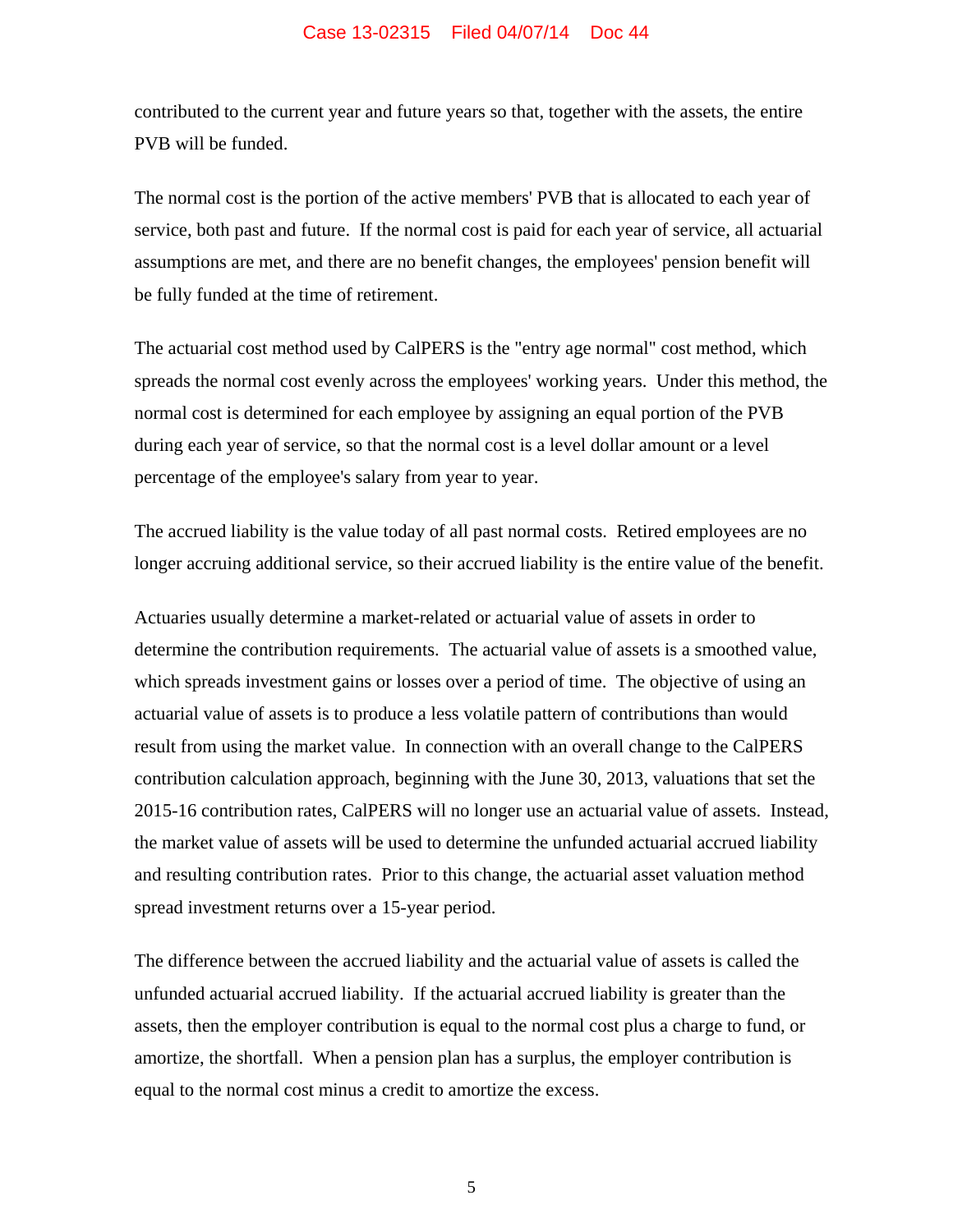A pension plan's amortization policy determines how to either fund the unfunded accrued liability or take credit of a surplus if one exists. Amortization policies vary in terms of length and in terms of whether there is one amortization period for the entire unfunded accrued liability, or separate amortization periods for different parts of the unfunded accrued liability. CalPERS is modifying its amortization policy effective with the June 30, 2013, actuarial valuations that set the 2015-16 contribution rates. CalPERS will employ an amortization and smoothing policy that will pay for all gains and losses over a fixed 30-year period with the increases or decreases in the rate spread directly over a five-year period. Prior to this change, CalPERS amortized experience gains and losses over a rolling 30-year period.

The changes that CalPERS is making to its actuarial value of assets method and amortization policy accelerate the contributions that the City will make to CalPERS. Changing from a rolling 30-year amortization policy to a fixed 30-year amortization policy means that, if actual experience is as expected, the unfunded actuarial accrued liability will be fully amortized in 30 years. This means that the contributions will be equal to the normal cost rate, which Segal has projected to be 7.07% for the Safety Plan and 7.06% for the Miscellaneous Plan (Exhibit 3). Moore fails to acknowledge how Segal has properly projected the City's contributions to CalPERS given these changes.

#### Actuarial Assumptions

Demographic assumptions determine when and for how long members are expected to receive various types of benefits. Demographic assumptions are primarily rates or probabilities of decrement — what percentage of members at each age will die, retire, become disabled, or withdraw/terminate.

Economic assumptions predict how the assets and benefits will grow over time. The key economic assumptions are investment return, salary increases, and inflation. Because the three are related – inflation affects both the investment return and salary increases – the assumptions should be consistent. The investment return assumption is composed of inflation, the real rate of return, and expenses. If the investment return assumption is lowered, contributions will increase.

6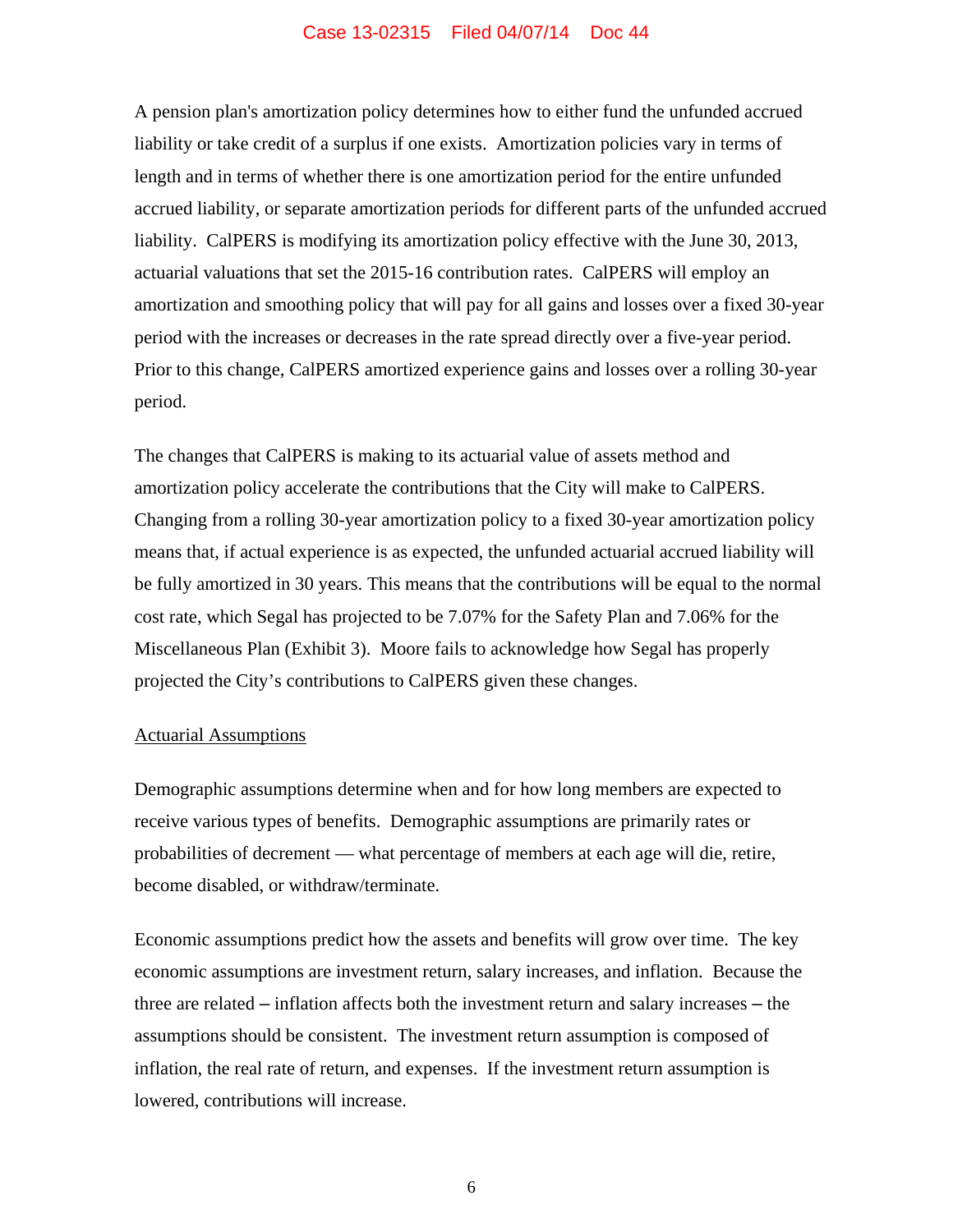The assumptions are selected so that they fall within a range of reasonableness. There is no one correct set of assumptions for any valuation. As a result, the liabilities and contributions that result from valuations also fall within a range of reasonableness. Actuarial valuations provide estimates of liabilities.

Actuarial science is not a precise science, but rather provides the basis for determining liabilities and contributions that are reasonable. Actuaries estimate the long term liabilities of the system and determine the amount of employer contribution that should be funded.

The actual experience of a pension plan will almost never match the actuarial assumptions and, as a result, the pension plan's funding methodology will recognize the difference between actual experience and expected experience. If the actual experience is better than expected, the contributions that must be made to the pension plan will be lower and if actual experience is worse than expected, the contributions that must be made to the pension plan will be greater.

#### Changes in Contribution Rates from Year to Year

Moore states that CalPERS estimated contribution rates have tended to increase year over year. He compares the estimated contribution determined in CalPERS 2010, 2011 and 2012 valuations and notes that the estimated contributions have increased with each valuation. However, he fails to note the reasons for the contribution increases. For example, he ignores that CalPERS had a net experience loss for the year ended June 30, 2012, which increased the Safety Plan's contribution by 2.151%. Actual asset and demographic experience will generate actuarial gains and losses each year, which will affect the contributions. In addition, the CalPERS amortization and smoothing policies will change effective with the June 30, 2013, valuations. The City's projected contributions to CalPERS that are shown in the 2012 actuarial valuations reflect the change in amortization and smoothing policies and that is one of the major reasons for the increase in estimated contributions year over year. The Segal projections consider all these factors.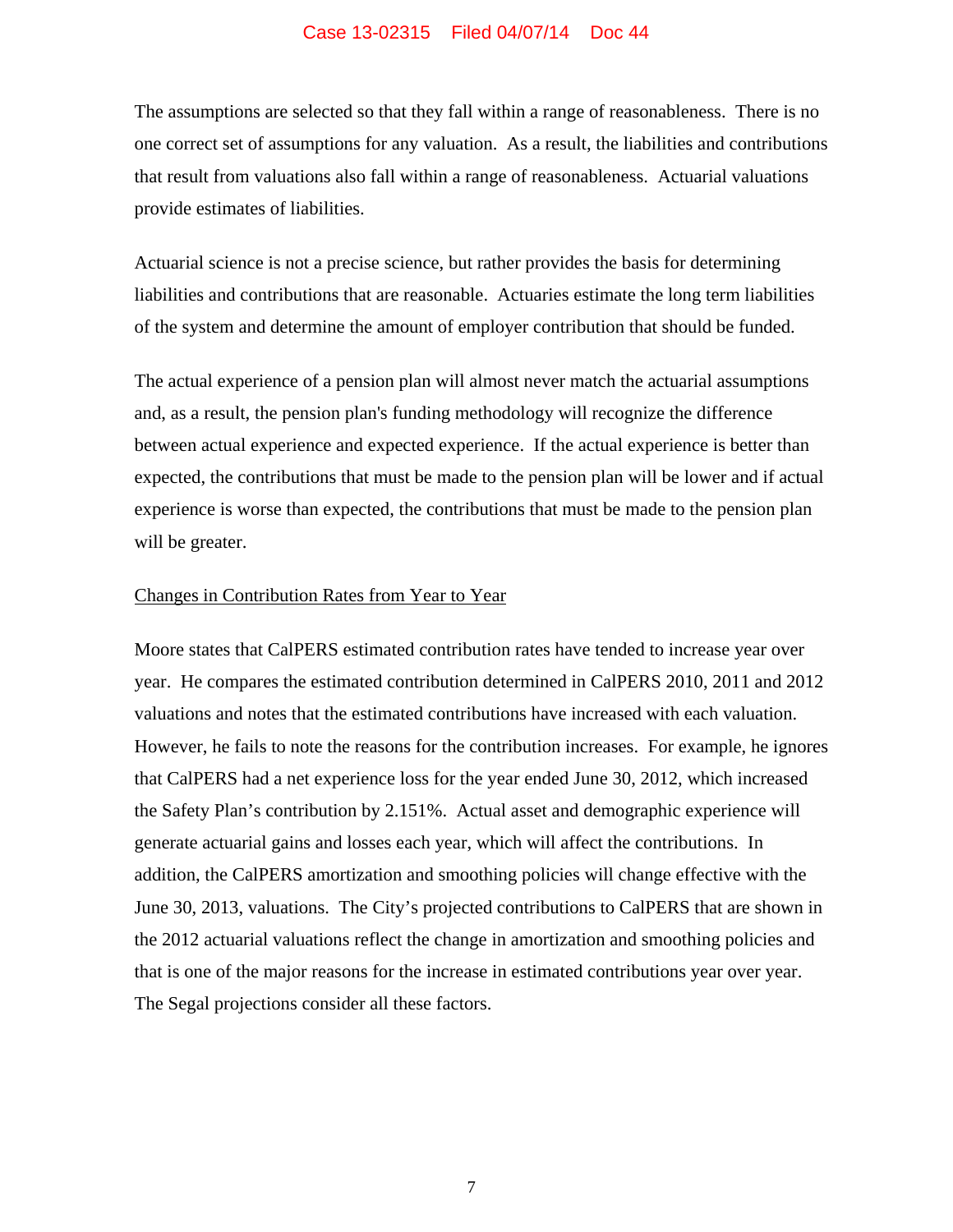# **5. Moore's Comparison of Segal's Contribution Projections to CalPERS Contribution Projections**

Moore compares the CalPERS and City projections of future contribution rates in Exhibit 8 of the Report. He states that the City appears to have attempted to factor anticipated increases into its Long Range Financial Plan, noting that the City's projected contribution rates are greater than the CalPERS projected contribution rates until 2019-20. Moore implies that the City's upward adjustments are arbitrary and that they were made because the projected rates typically are higher than the rates included in the CalPERS actuarial reports. The City's projected contribution rates (attached as Exhibit 3) are based on an analysis prepared by Segal. The Segal analysis, which was prepared prior to the issuance of the CalPERS June 30, 2012, actuarial valuation report, uses different assumptions than the CalPERS projections. These differences are as follows:

- A decrease in the discount rate from 7.5% to 7.25%. At the time that Segal prepared its projections, CalPERS had an asset allocation study scheduled to be prepared that CalPERS indicated could influence future discount rates. The City used a more conservative discount rate, even though to date CalPERS has not modified its discount rate assumption.
- Fully generational mortality tables the City used a more conservative assumption in anticipation of a CalPERS experience study that was scheduled for the fall of 2013. In February 2014, CalPERS adopted new demographic assumptions, including an update to the mortality table. These will be reflected in the upcoming June 30, 2013, actuarial valuation.
- 12.5% return on market value of assets for the year ending June 30, 2013, compared to the actuarial assumption of 7.5% (and an actual outcome of 13.2%).
- Adjustments to active demographics to reflect lower known headcount/payroll subsequent to the June 30, 2011, valuation date. A secondary effect is that contributions as a percentage of payroll are relatively higher.
- New hires replacing existing terminating/retiring members and being covered under the Tier 2/PEPRA formula – the impact of PEPRA was included in Segal's projections and the resulting City budget. PEPRA will first be reflected in the June 30, 2013 CalPERS actuarial reports. Since the benefits provided under PEPRA are lower, the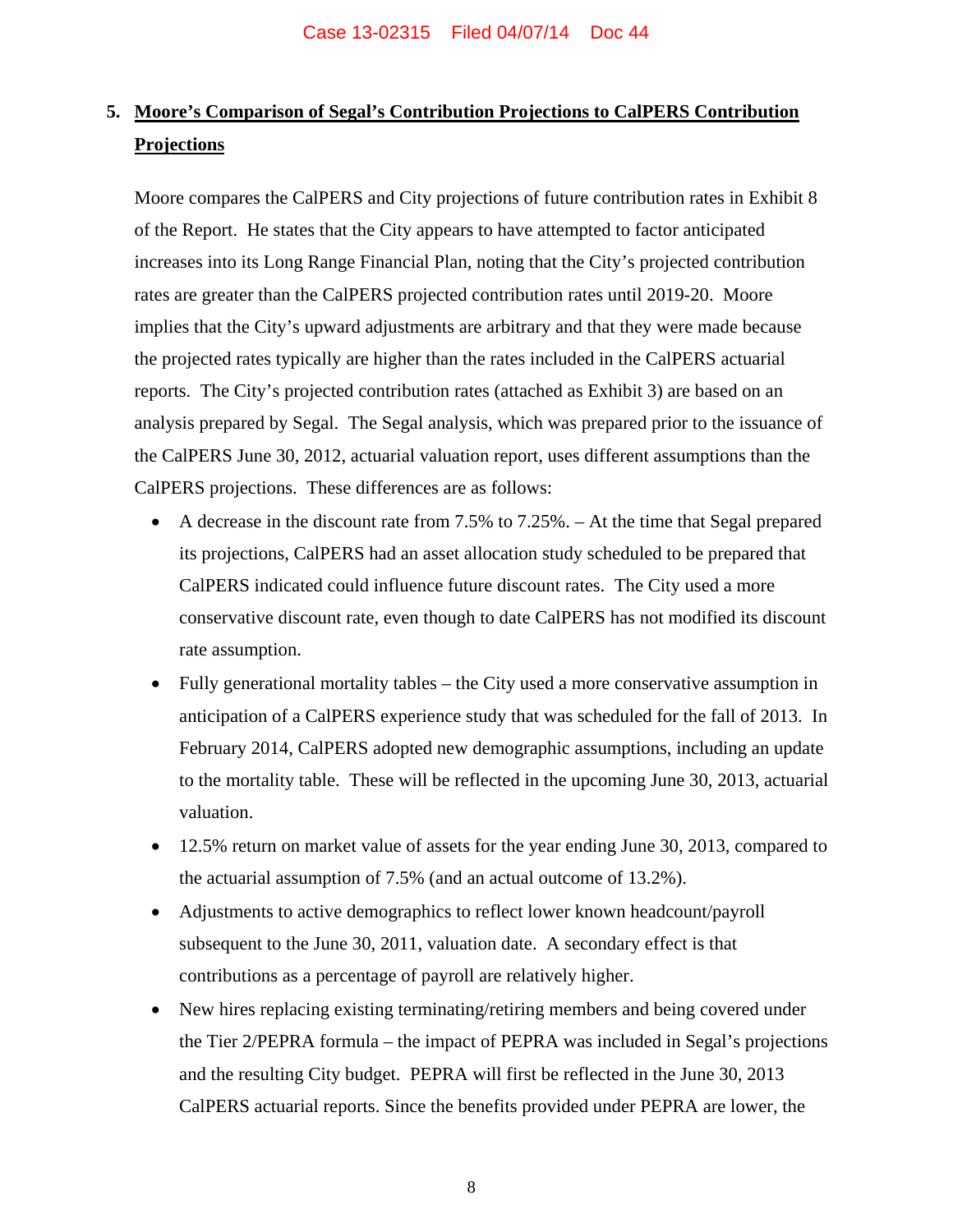pension contribution rates will be lower over time as new hires replace existing active members.

 Members added via the Marshall Plan – the City's projections account for the addition of 120 officers to the Safety Plan and 5 administrative personnel to the Miscellaneous Plan. Subsequently, a broader-scale Marshall Plan was implemented that will ultimately fund 43 administrative and support positions.

Once these differences are taken into account, the net effect is higher projected contribution rates than those shown in the CalPERS 2012 valuation report, which is reflected in the Segal projections.

Moore goes on to opine that the City is unable to accurately predict the CalPERS Safety Plan contribution rate. This statement is misleading, at best. It wrongly assumes that *any* City could perfectly project what its contribution rate will be years into the future. By their nature, estimated contributions will change each year as actual experience differs from expected. Numerous factors outside the City's control affect annual changes in the contribution rate, including investment performance, active retirement and turnover experience, and mortality experience of retirees. On top of those factors, CalPERS itself may affect the contribution rates by changing its economic assumptions, demographic assumptions, or unfunded liability amortization methods.

Nevertheless, despite these uncertainties, the City's projections are reasonable. The City based its estimate on projections that include expected updates to CalPERS actuarial assumptions and headcounts. By reflecting the items previously outlined, the City's projected contributions take into consideration best estimates of future experience in the derivation of the normal cost and amortization contribution, rather than allowing adverse future experience to simply be recognized after the fact. The City's projections are a very reasonable and prudent estimate of future contributions based on information known as of the date the projections were made.

To me, the fact that Moore seems to believe that the City (or any other entity) should be able to predict contribution rates with 100% accuracy demonstrates that he does not understand how contributions for public sector pension plans are determined.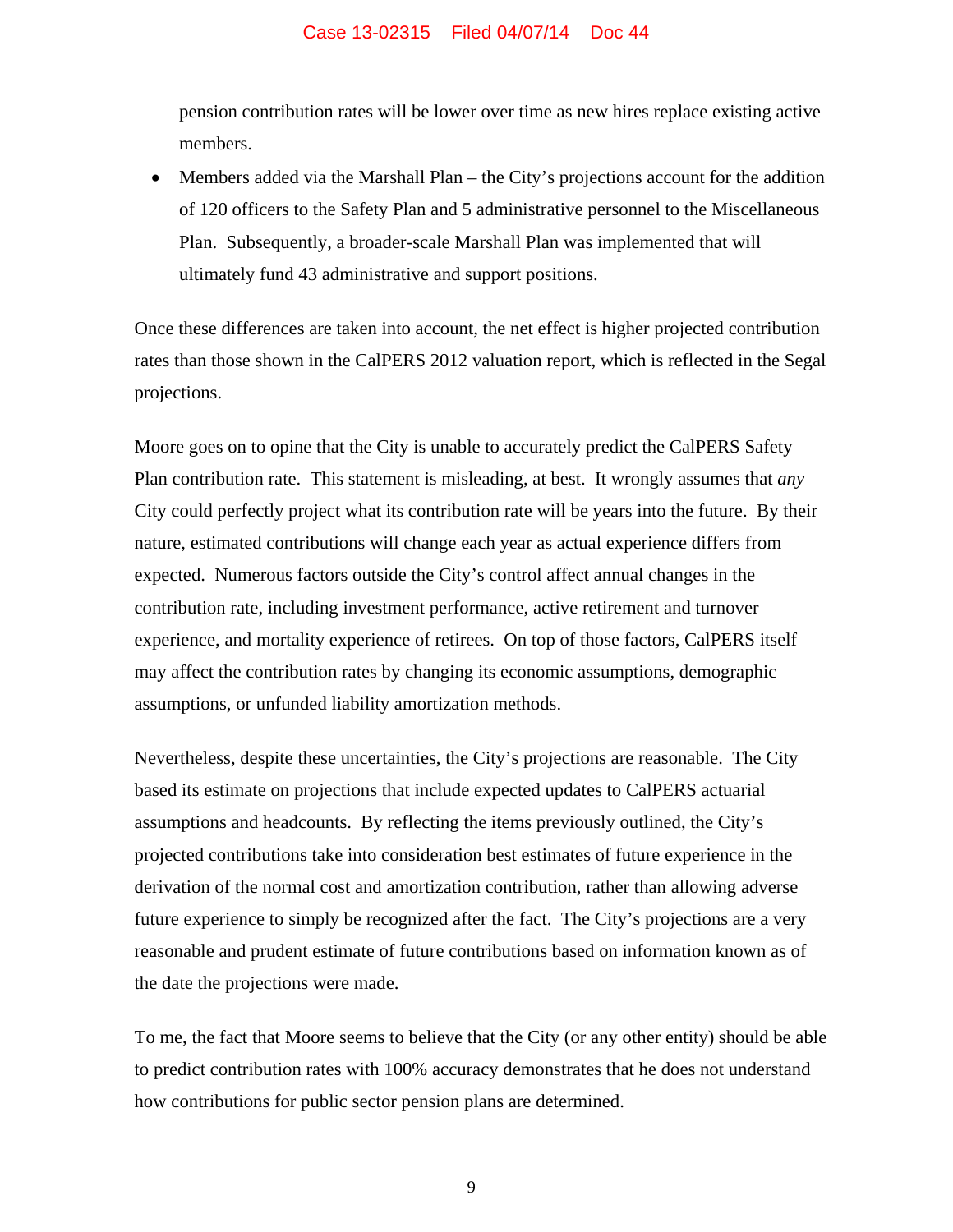The estimated contributions for all CalPERS employers have increased due to the changes that CalPERS has made to its actuarial asset method and amortization policy. What Moore fails to acknowledge is that Stockton has reduced the impact of the estimated contribution increases covering new employees by adjusting future normal cost rates to account for the lower value, Tier 2/PEPRA arrangement these members will be covered under. The City has required safety employees to contribute 9% of payroll and miscellaneous employees to contribute 7% of payroll. Along with reduced compensation, such actions have resulted in lower pension costs for the City. In addition, Stockton eliminated its retiree health care obligation, further reducing costs for retirement benefits.

Moore also compares the Stockton contribution rates to certain peer cities and opines that the Stockton contribution rates are higher than those of these peer cities. But Moore fails to recognize that the benefits provided by what he deems peer cities may be different than those provided by Stockton. CalPERS offers a defined benefit plan, which provides benefits that are calculated using a defined formula, rather than contributions and earnings to a savings plan. Retirement benefits are calculated using a member's years of service credit, age at retirement, and final compensation (average salary for a defined period of employment). There are a variety of retirement formulas that are determined by the member's employer (State, school, or local public agency); occupation (miscellaneous (general office and others), safety, industrial, or peace officer/firefighter); and the specific provisions in the contract between CalPERS and the employer.

In addition to differences in benefit provisions, Stockton employees are not covered by Social Security, while other cities' employees might be. All of these differences should be part of any comparative analysis. Because Moore's comparison of the Stockton contribution rates to those of its peer cities does not account for these factors, it is very likely an "apples to oranges" comparison.

# **6. Moore's Report Offers No Suggestions to Address the Level of Stockton's Pension Contributions**

While Moore opines that Stockton's pension contributions will be unsustainably high, the Report neither backs that assertion with data nor offers any suggestions on how to remedy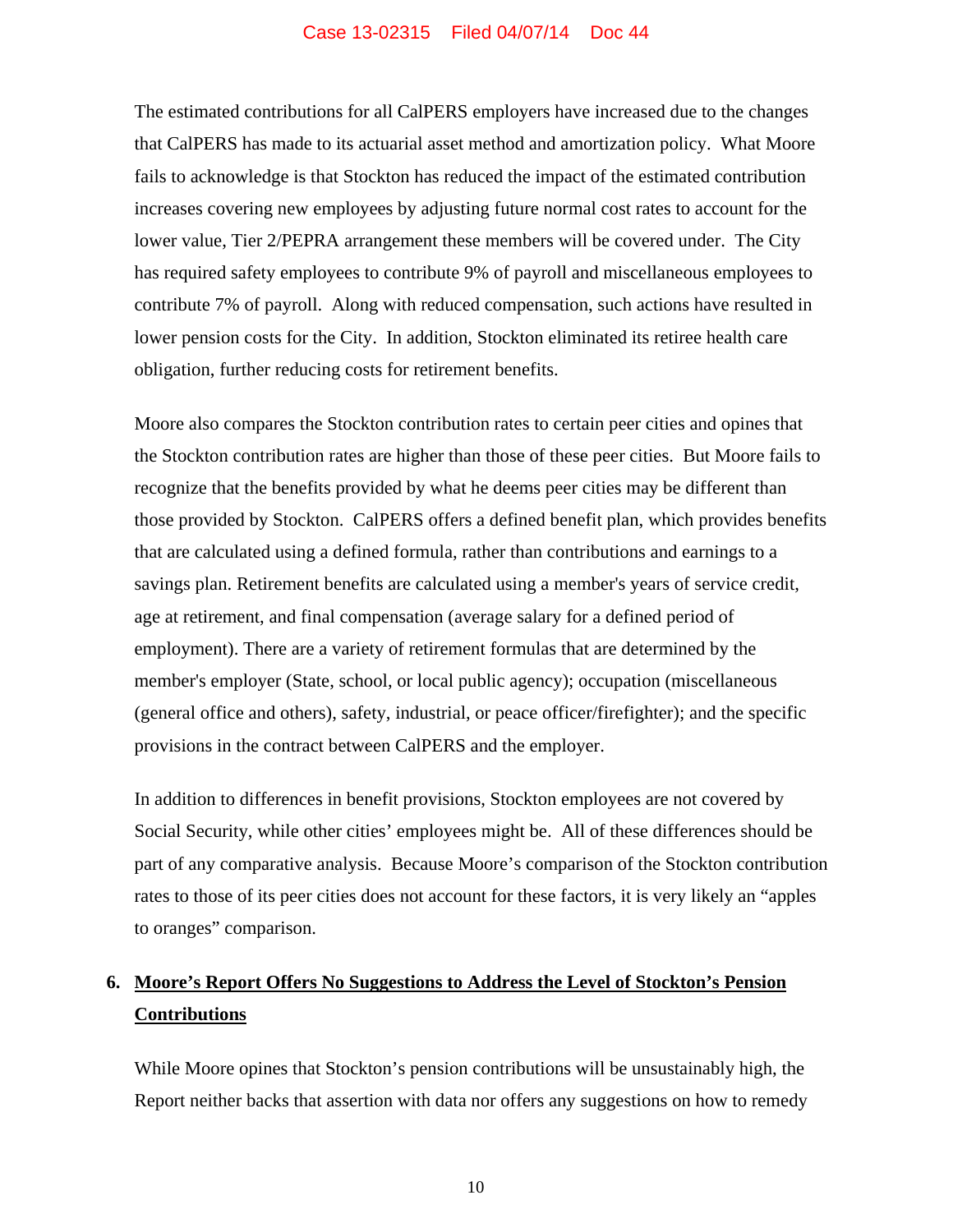the situation while still enabling Stockton to provide pension benefits to current employees. Moreover, the Report simply ignores that if Stockton were to choose to terminate its relationship with CalPERS, or were to stop paying its contribution, CalPERS would assess a massive termination liability. The hypothetical termination liability, assuming the termination occurred as of June 30, 2012, is shown in the June 30, 2012, actuarial valuation reports. The total estimated termination liability for the Miscellaneous and Safety Plans combined would be in excess of \$1.6 billion – \$575,931,065 for the Miscellaneous Plan and \$1,042,390,452 for the Safety Plan.

The assets and liabilities for each agency covered by CalPERS are segregated. CalPERS therefore cannot use assets from another agency to pay the Stockton benefits. As a result, if Stockton does not pay the termination liability, then the benefits for its active employees and retired members would be reduced pro rata based upon the amount of the termination liability that is not paid. In this case, Stockton's members would have severely reduced pension benefits and active employees would receive no future accruals. New employees would not be covered under any pension plan. Under this scenario, Stockton would have difficulty retaining its existing employees and hiring new employees, as other cities in California cover their employees under pension plans.

#### **Summary**

Moore has not demonstrated an understanding of how contributions to pension plans are determined. The Report's comparison of the Segal projections of contributions to the CalPERS projections of contributions does not disclose the difference in assumptions between the two sets of projections. While Moore opines that Stockton's pension contributions are unsustainably high, his Report offers no suggestions of how to remedy the situation while enabling Stockton to provide pension benefits to current employees.

Respectfully Submitted,

Kim Nicholl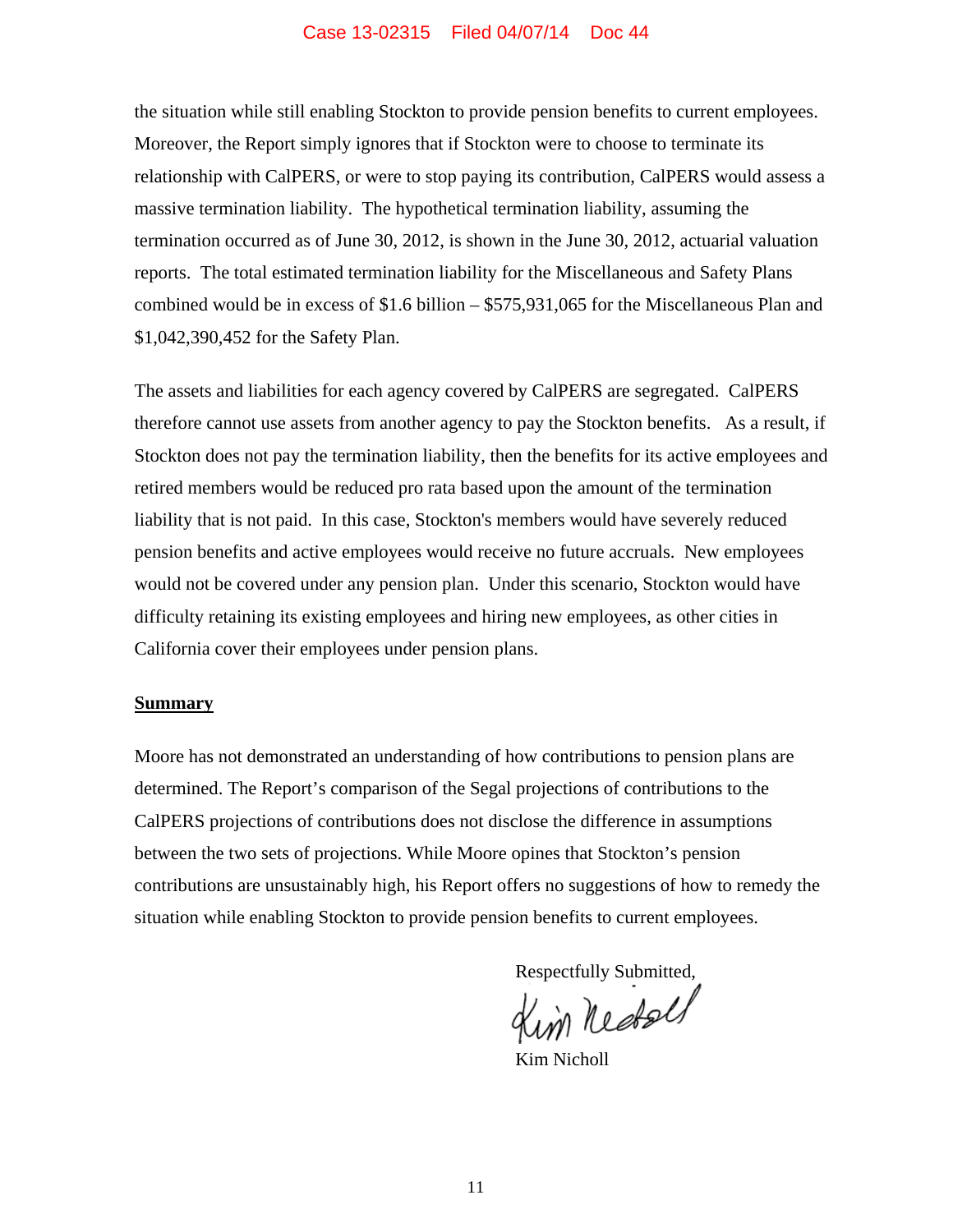## **Exhibit 1 – Curriculum Vitae**

## **KIM NICHOLL, FSA, FCA, MAAA, EA**

*Senior Vice President, Consulting Actuary, National Public Sector Retirement Practice Leader, Chicago*

## Expertise

Ms. Nicholl is a Senior Vice President and Consulting Actuary in Segal's Chicago office and is also the firm's National Public Sector Retirement Practice Leader. She has over 25 years of experience supporting the design and financing of retirement and other employee benefit programs for the public sector.

Ms. Nicholl has consulted on the design and interpretation of plan provisions for defined benefit and defined contribution retirement plans, and on their relationship to ERISA, IRS regulations and new legislation. Her experience includes all aspects of employee benefit programs.

Ms. Nicholl's specialized expertise includes:

- Supervising, reviewing, and certifying actuarial valuations and studies for defined benefit retirement plans and postretirement health care plans.
- Analyzing benefits provided from defined benefit, defined contribution and postretirement health care plans for purposes of restating retirement income policies, with recommendations based on client goals.
- $\triangleright$  Performing plan design analyses for public pension and postretirement health care plans.
- $\triangleright$  Performing experience analysis studies resulting in changes to actuarial assumptions used in the actuarial valuations of defined benefit retirement plans.
- **Performing asset/liability modeling studies for large retirement plans.**

## Professional Background

Prior to joining Segal in May 2010, Ms. Nicholl served as National Leader of Public Sector Retirement Consulting at PricewaterhouseCoopers from June 2007 to May 2010. From April 1993 to June 2007, Ms. Nicholl served as Consulting Actuary and National Public Sector Retirement Leader at Buck Consultant. Prior to Buck, Ms. Nicholl was a Consulting Actuary at the Wyatt Company (now Towers Watson).

## Education/Professional Designations

Ms. Nicholl graduated *magna cum laude* from Loyola University with a BS degree in Mathematics. She is a Fellow of the Society of Actuaries, a Fellow of the Conference of Consulting Actuaries, a Member of the American Academy of Actuaries and an Enrolled Actuary under ERISA.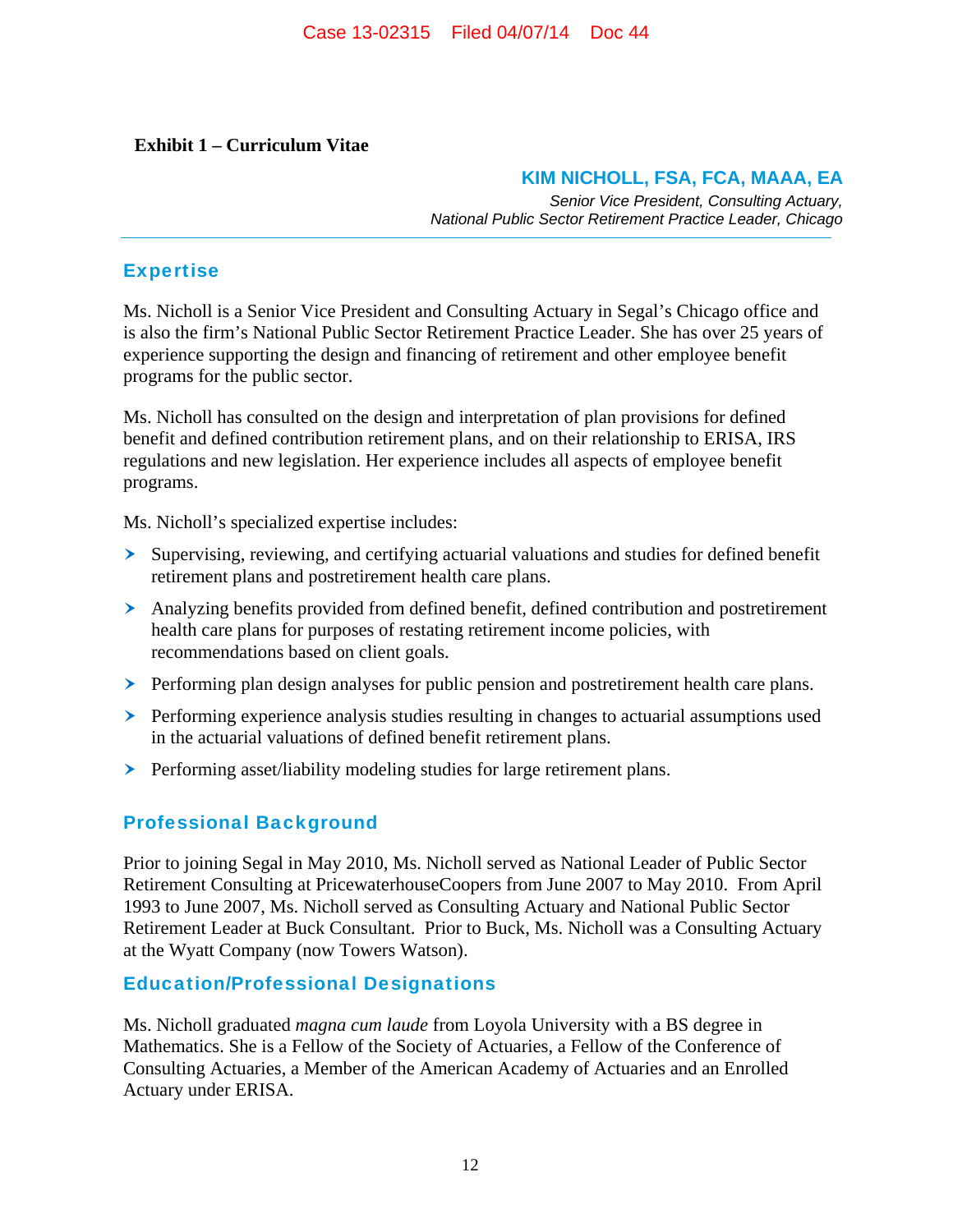# Cases Worked on – Expert & Fact Witness Deposition & Trial **Testimony**

- Thomas A. Paulsen, et al v. Towers, Perrin, Forster & Crosby Case No. C 03-3960 (JW) (2010 – 2011- Representing defendant in a malpractice case)
- The Firemen's Retirement System of St. Louis, et al v. The City of St. Louis, Circuit Court of the City of St. Louis (2012 – 2013 - Representing the City of St. Louis in a pension system dispute with the Retirement System)
- Engaged with Susman Godfrey in Milwaukee County Employees' Retirement System vs. Mercer (United States District Court Eastern District of Wisconsin) (2007 – 2009 - Representing Milwaukee County on an actuarial malpractice case)
- Engaged with Reinhart Boerner in Milliman vs. Maryland Retirement Systems (Maryland State Board of Contract Appeals) (2008 – 2009 - Representing the Milliman defendant in a malpractice case)
- $\geq$  Engaged with Foley & Lardner and Jones Day in Former Participants v. S. C. Johnson in ERISA cash balance whipsaw litigation (United States District Court for the Western District of Wisconsin) (Representing S.C. Johnson)

## Published Work/Speeches

Ms. Nicholl speaks and presents frequently at professional organizations, including the National Council on Teacher Retirement, the National Association of State Retirement Administrators the National Conference on Public Employee Retirement Systems, the International Foundation of Employee Benefits and the Conference of Consulting Actuaries. Additionally, she has provided educational sessions for the Boards and Staff of public pension retirement systems. Ms. Nicholl has testified before state legislative bodies in Illinois, Maryland, Ohio, Pennsylvania and Texas. She currently serves on the American Academy of Actuaries Public Pensions Subcommittee.

Recent presentations and publications include:

- "Public-Sector Pension Plans Major Challenges & Common-Sense Solutions" Kim Nicholl, *Government Finance Review,* April 2013
- "GASB Approves New Accounting Standards for Public Sector Pension Plans and Sponsoring Employers," Kim Nicholl and Paul Angelo, *Pension Section News*, November 2012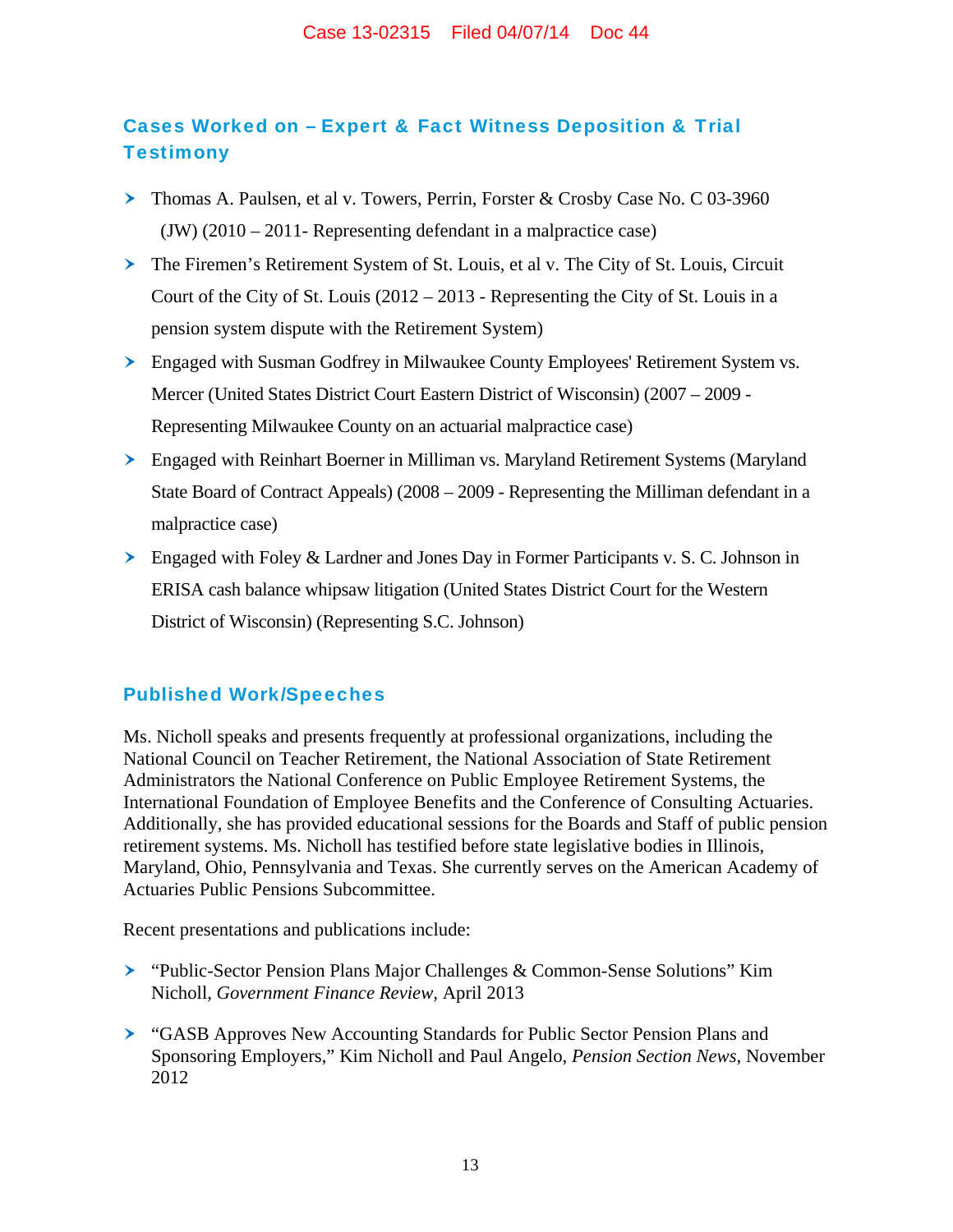- "Hybrids in the Public Sector," *IFEBP 58th Annual Employee Benefits Conference*, November 2012
- "GASB's Proposed Changes to Pension Accounting Standards for Public Sector Employers," Paul Angelo, Rocky Joyner and Kim Nicholl, *Benefit Magazine* (IFEPB), June 2012
- "Planning a Successful Pension Funding Policy," Kim M. Nicholl, Paul Angelo, and Cathie G. Eitelberg, *Segal Public Sector Letter*, November 2011
- "Public Pension Plans," *SOA 2011 Annual Meeting & Exhibit*, October 2011
- "Actual Cost vs. Market Price: Does Market Valuation of Pension Liabilities Fit the Public Sector?," Paul Angelo, Kim M. Nicholl and Cathie G. Eitelberg, *Segal Public Sector Letter*, June 2011
- "Pension Plan Design and Costs," *Pew Center on the States Public Pension Conference*, June 2011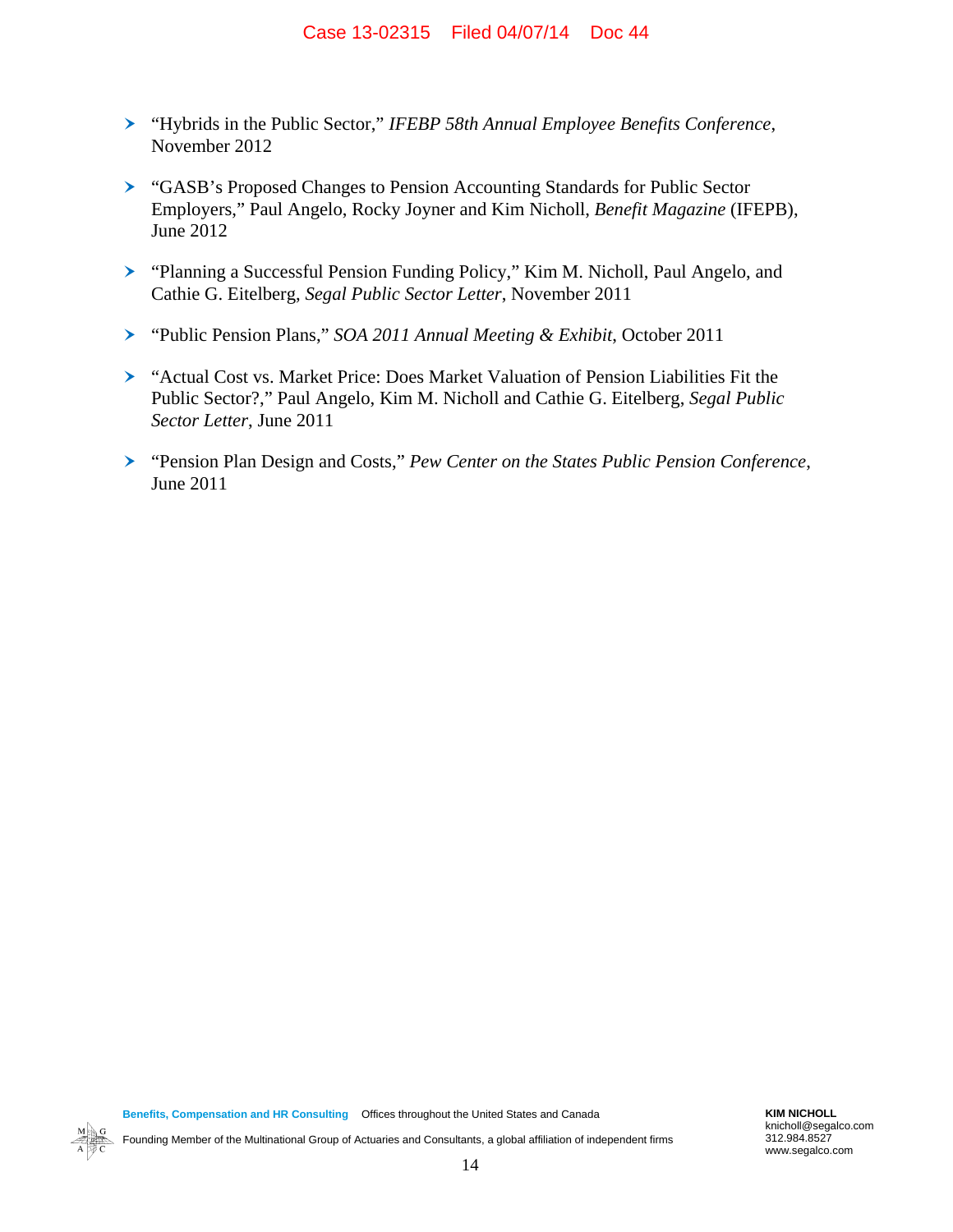## **Statement of Compensation**

Segal consulting is being compensated at its usual and customary billing rates for all work performed based on actual hours incurred and for any out-of-pocket expenses. These rates range from \$225 per hour for staff working under my direction to \$550 per hour for my time. Segal Consulting's compensation is not in any way dependent upon the outcome of the case.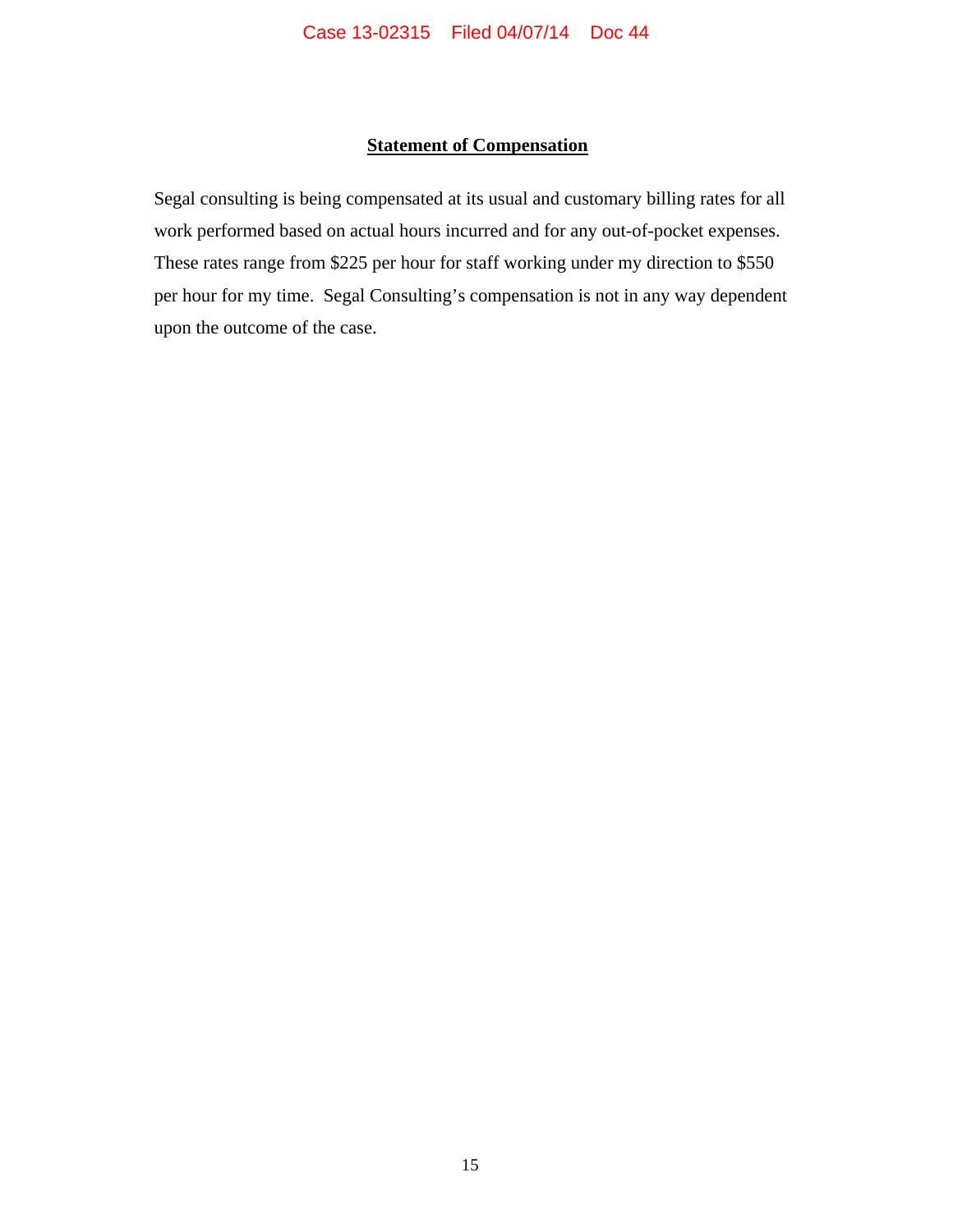## **Exhibit 2 — Materials Reviewed by Kim Nicholl**

- Expert Report of Charles M. Moore, CPA, CTP, CFF
- City's Supplemental Memorandum of Law in Support of Confirmation of the First Amended Plan for the Adjustment of Debts of the City of Stockton, California
- CalPERS' Response to Franklin's Objection to the Confirmation of the City of Stockton's First Amended Plan of Adjustment
- Memorandum of the Stockton Police Officers Association in Support of Confirmation of the City's First Amended Plan of Adjustment
- The Stockton City Employees Association, Stockton Professional Firefighters Local 456 and Operating Engineers Local No. 3 Statement in Support of Plan of Adjustment of the City of Stockton and in Response to the Objections of Franklin
- Actuarial Valuation as of June 30, 2012 for the Safety Plan of the City of Stockton
- Actuarial Valuation as of June 30, 2011 for the Safety Plan of the City of Stockton
- Actuarial Valuation as of June 30, 2010 for the Safety Plan of the City of Stockton
- Actuarial Valuation as of June 30, 2012 for the Miscellaneous Plan of the City of Stockton
- Actuarial Valuation as of June 30, 2011 for the Miscellaneous Plan of the City of Stockton
- Actuarial Valuation as of June 30, 2010 for the Miscellaneous Plan of the City of Stockton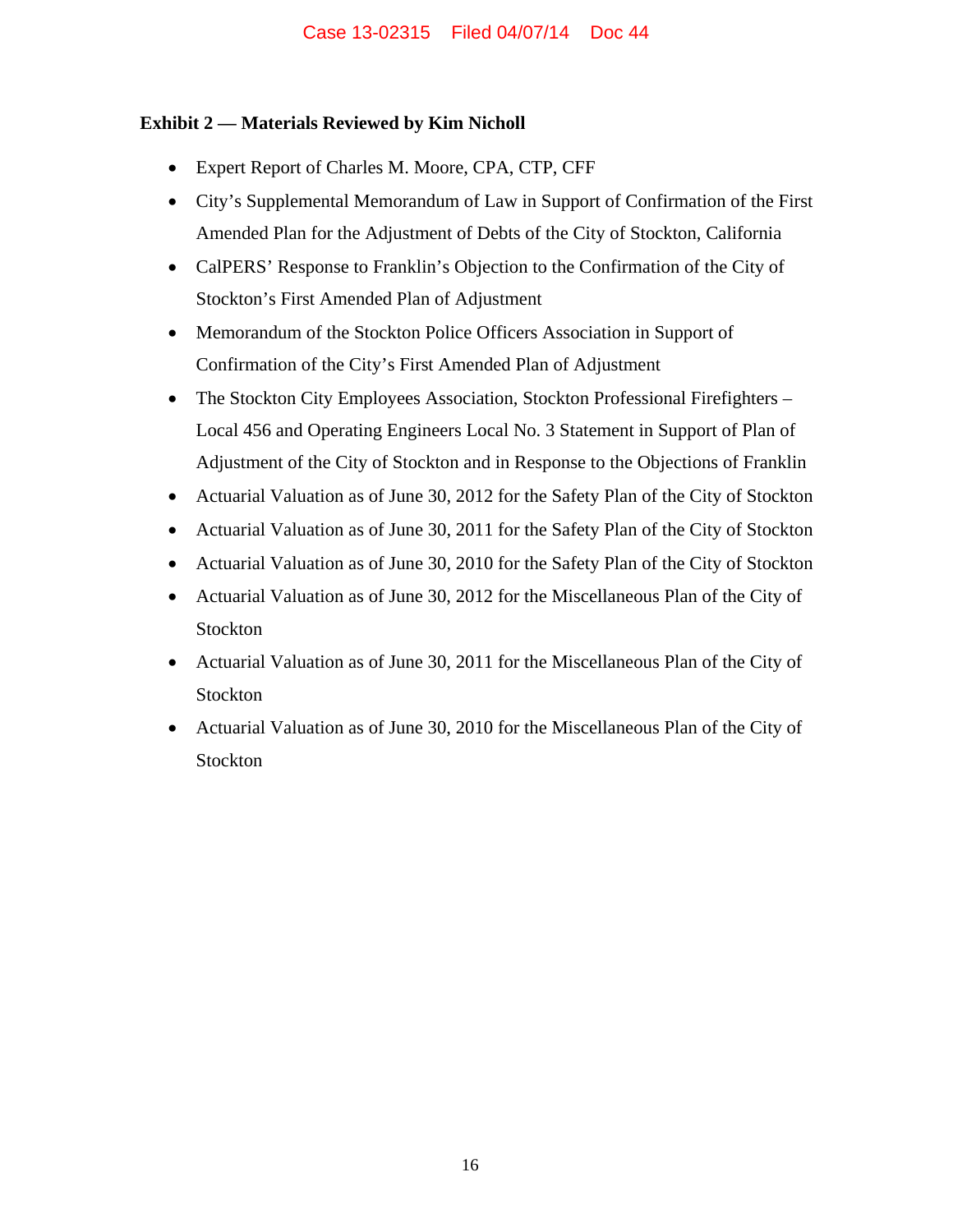## **Exhibit 3 – Segal Analysis**

## Safety Plan, Without Hardship Exemption

(\$ in million)

#### **Reflects the following changes for the 2015/2016 fiscal year:**

- \* Change in smoothing method/amortization approach
- \* Decrease in discount rate from 7.50% to 7.25%
- \* Fully generational mortality tables
- \* Preliminary market return of 12.5% for FYE 6/30/2013
- \* 120 officers added by FYE 2017 via Marshall Plan

| <b>Valuation Date</b>        |     |           |           | 06/30/2009 06/30/2010 06/30/2011 |     |           |    |           |      |                   |      |           |      | 06/30/2012 06/30/2013 06/30/2014 06/30/2015 06/30/2016 06/30/2017 |      |           |      |           |     |           |      | 06/30/2018 06/30/2019 06/30/2020 |                   |      | 06/30/2021 |
|------------------------------|-----|-----------|-----------|----------------------------------|-----|-----------|----|-----------|------|-------------------|------|-----------|------|-------------------------------------------------------------------|------|-----------|------|-----------|-----|-----------|------|----------------------------------|-------------------|------|------------|
| Contribution for Fiscal Year |     | 2011/2012 |           | 2012/2013                        |     | 2013/2014 |    | 2014/2015 |      | 2015/2016         |      | 2016/2017 |      | 2017/2018                                                         |      | 2018/2019 |      | 2019/2020 |     | 2020/2021 |      | 2021/2022                        | 2022/2023         |      | 2023/2024  |
| Net Normal Cost              |     | 13.1      | <b>.s</b> | 12.5                             | \$. | 11.7      | £. | 10.7      | \$.  | 11.8 <sup>5</sup> |      | $11.5$ \$ |      | 11.7                                                              | -S   | 12.3      | - \$ | 12.8      | -96 | 12.7      | - 96 | 12.4 <sup>5</sup>                | 12.2 <sup>5</sup> |      | 11.9       |
| Unfunded Contribution        |     | 5.7       |           | 6.7                              |     | 7.5       |    | 9.6       |      | 15.4              |      | 17.3      |      | 19.3                                                              |      | 21.4      |      | 23.7      |     | 24.4      |      | 25.1                             | 25.9              |      | 26.6       |
| Net Employer Contribution    | \$  | 18.8      | -S        | 19.2                             |     | 19.2      | £. | 20.3      | S    | 27.2              | - \$ | 28.8      | - Տ  | 31.0                                                              | \$   | 33.7      | S    | 36.5      |     | 37.0      | S    | 37.6                             | 38.1              | - \$ | 38.6       |
| Projected Payroll            | \$. | 64.5      | - \$      | 60.3                             | \$. | 55.7      | £. | 49.5      | - \$ | 50.6 <sup>5</sup> |      | 51.7      | - \$ | 56.0                                                              | - \$ | 60.5      | \$.  | 65.1      | \$. | 66.1      | -S   | 67.7                             | 68.1              | - \$ | 69.1       |
| Net Normal Cost %            |     | 20.26%    |           | 20.67%                           |     | 21.03%    |    | 21.68%    |      | 23.37%            |      | 22.20%    |      | 20.85%                                                            |      | 20.26%    |      | 19.66%    |     | 19.14%    |      | 18.55%                           | 17.97%            |      | 17.29%     |
| Unfunded Contribution %      |     | 8.84%     |           | 11.12%                           |     | 13.51%    |    | 19.35%    |      | 30.38%            |      | 33.46%    |      | 34.47%                                                            |      | 35.42%    |      | 36.37%    |     | 36.87%    |      | 37.42%                           | 37.96%            |      | 38.54%     |
| Net Employer Contribution %  |     | 29.10%    |           | 31.79%                           |     | 34.53%    |    | 41.03%    |      | 53.75%            |      | 55.66%    |      | 55.32%                                                            |      | 55.69%    |      | 56.03%    |     | 56.01%    |      | 55.97%                           | 55.93%            |      | 55.83%     |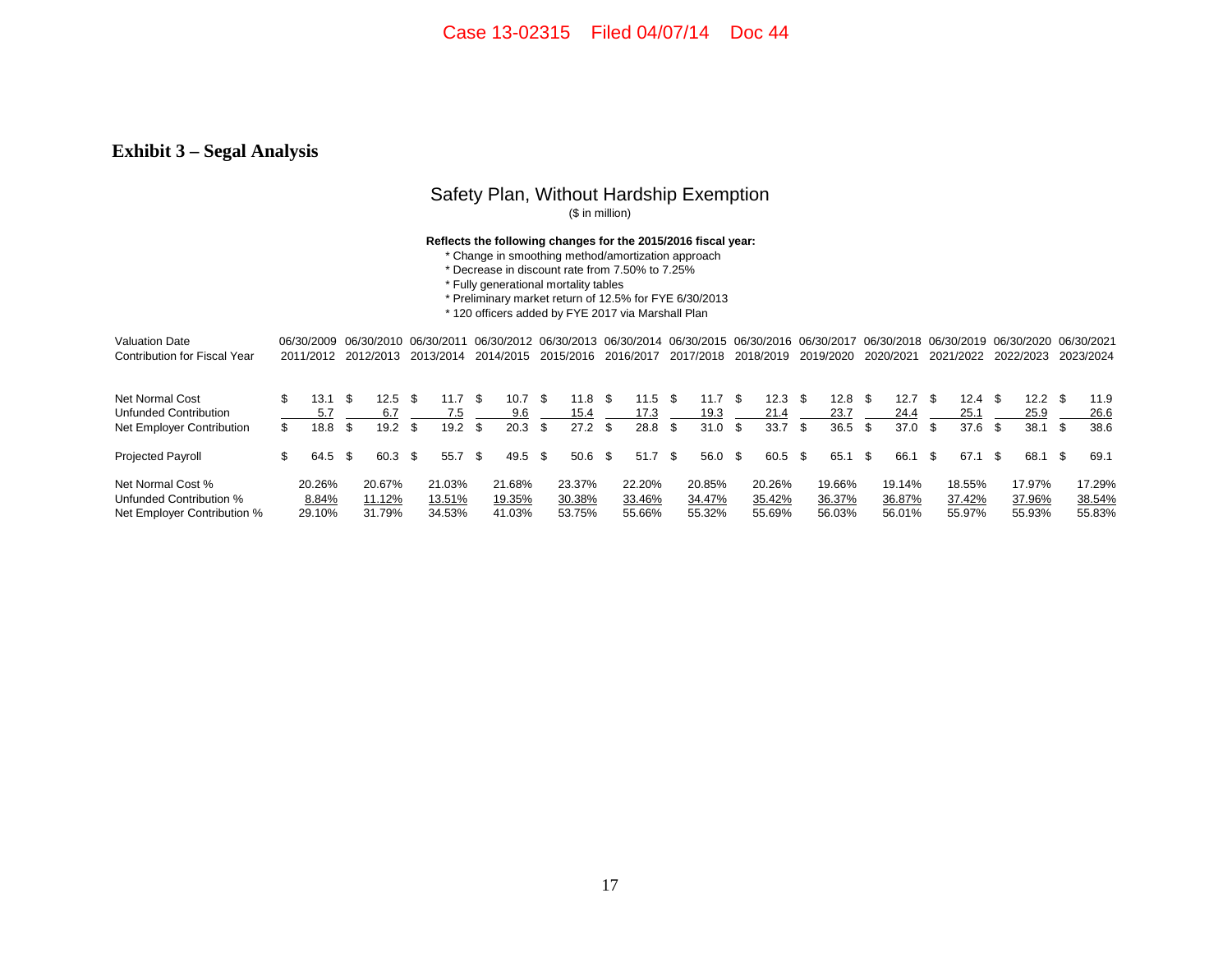#### Safety Plan, Without Hardship Exemption (\$ in million)

**Reflects the following changes for the 2015/2016 fiscal year:**

\* Change in smoothing method/amortization approach

\* Decrease in discount rate from 7.50% to 7.25%

\* Fully generational mortality tables

\* Preliminary market return of 12.5% for FYE 6/30/2013

\* 120 officers added by FYE 2017 via Marshall Plan

06/30/2022 06/30/2023 06/30/2024 06/30/2025 06/30/2026 06/30/2027 06/30/2028 06/30/2029 06/30/2030 06/30/2031 06/30/2032 06/30/2033 06/30/2034 2024/2025 2025/2026 2026/2027 2027/2028 2028/2029 2029/2030 2030/2031 2031/2032 2032/2033 2033/2034 2034/2035 2035/2036 2036/2037

| \$  | 11.6   |     | 11.2      | 10.9 <sup>5</sup> | 10.5               | - \$     | 10.2   | - \$ | 9.8     | S    | 9.5       | $9.2 \quad $$ | 8.9            | 8.5    |      | 8.3    |      | 8.0               | 7.7    |
|-----|--------|-----|-----------|-------------------|--------------------|----------|--------|------|---------|------|-----------|---------------|----------------|--------|------|--------|------|-------------------|--------|
|     | 27.4   |     | 28.3      | 29.1              | 30.0               |          | 30.9   |      | 31.8    |      | 32.8      | 31.5          | 32.5           | 30.6   |      | 31.6   |      | 24.7              | 25.4   |
| \$  | 39.1   |     | $39.5$ \$ | 40.0 S            | $40.5 \text{ } $s$ |          | 41.0   | - \$ | 41.6    | - \$ | $42.3$ \$ | 40.7 \$       | $41.3 \quad $$ | 39.2   | - \$ | 39.8   | - \$ | 32.7 <sup>5</sup> | 33.1   |
| \$. | 70.1   | -SS | 71.2 \$   | 72.4 \$           | 73.7               | <b>S</b> | 75.0   | - \$ | 76.6 \$ |      | 78.2 \$   | 79.9 \$       | 81.8 \$        | 83.6   | - \$ | 85.7   | - \$ | 87.9 \$           | 90.2   |
|     | 16.58% |     | 15.79%    | 15.02%            | 14.31%             |          | 13.54% |      | 12.85%  |      | 12.16%    | 11.49%        | 10.87%         | 10.21% |      | 9.64%  |      | 9.07%             | 8.53%  |
|     | 39.12% |     | 39.69%    | 40.22%            | 40.69%             |          | 41.16% |      | 41.53%  |      | 41.89%    | 39.43%        | 39.70%         | 36.63% |      | 36.81% |      | 28.11%            | 28.21% |
|     | 55.70% |     | 55.49%    | 55.24%            | 55.00%             |          | 54.70% |      | 54.38%  |      | 54.05%    | 50.92%        | 50.57%         | 46.84% |      | 46.46% |      | 37.18%            | 36.74% |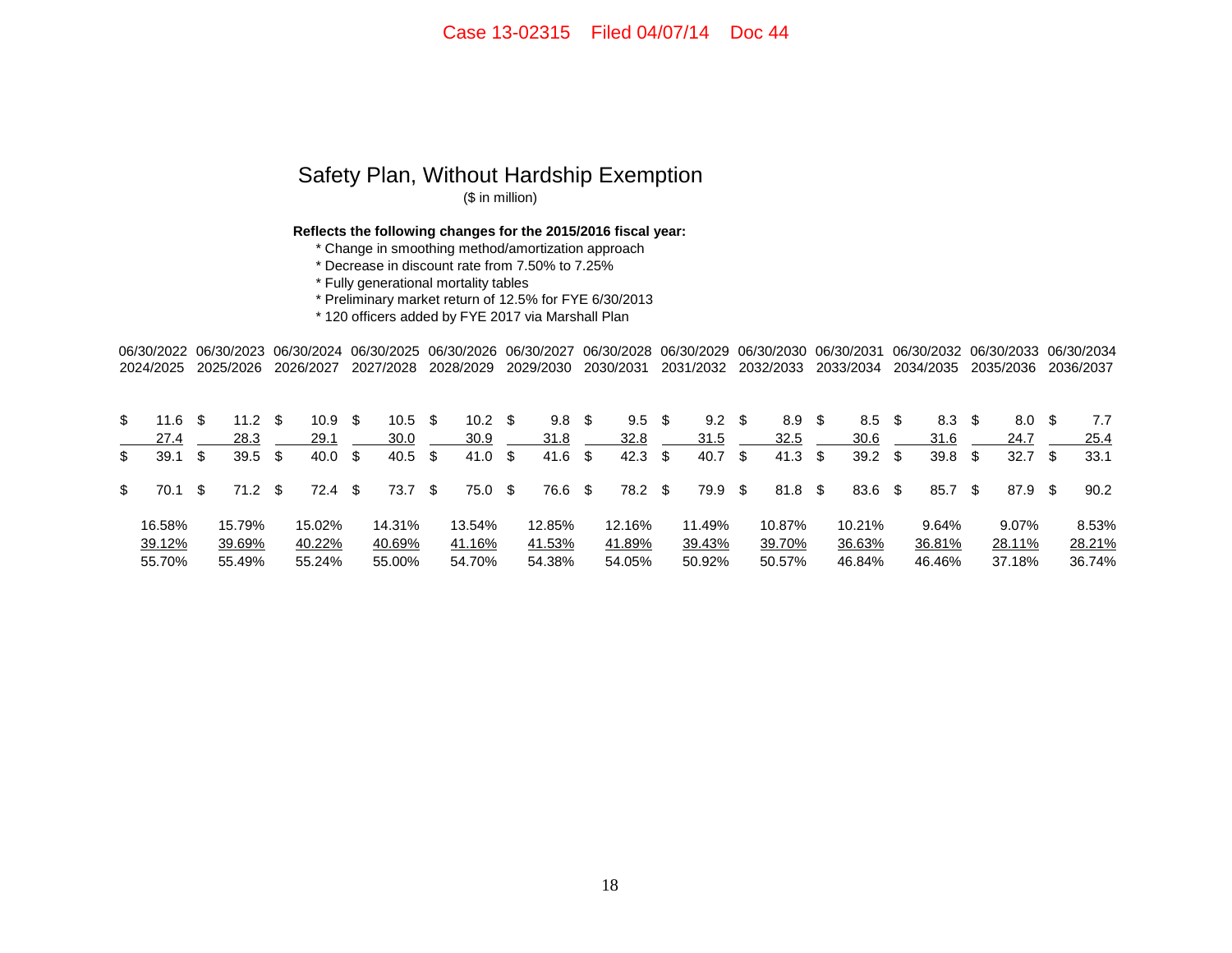## Safety Plan, Without Hardship Exemption (\$ in million)

**Reflects the following changes for the 2015/2016 fiscal year:**

\* Change in smoothing method/amortization approach

\* Decrease in discount rate from 7.50% to 7.25%

\* Fully generational mortality tables

\* Preliminary market return of 12.5% for FYE 6/30/2013

\* 120 officers added by FYE 2017 via Marshall Plan

06/30/2035 06/30/2036 06/30/2037 06/30/2038 06/30/2039 06/30/2040 06/30/2041 06/30/2042 06/30/2043 06/30/2044 06/30/2045 06/30/2046 06/30/20472037/2038 2038/2039 2039/2040 2040/2041 2041/2042 2042/2043 2043/2044 2044/2045 2045/2046 2046/2047 2047/2048 2048/2049 2049/2050

| \$<br>7.5  |     | 7.3               | 7.2               | 7.2        | 7.4      | S  | 7.6      |      | 7.9              | - \$ | 8.1             | - \$ | 8.4      | - \$ | 8.6   | - \$ | 8.9   | S    | 9.2      |   | 9.5   |
|------------|-----|-------------------|-------------------|------------|----------|----|----------|------|------------------|------|-----------------|------|----------|------|-------|------|-------|------|----------|---|-------|
| 26.2       |     | 23.9              | 24.6              | 25.4       | 18.7     |    | 14.3     |      | 11.5             |      | 3.3             |      |          |      |       |      |       |      |          |   |       |
| \$<br>33.7 | -SS | 31.2 <sup>5</sup> | 31.9 <sup>5</sup> | $32.6$ \$  | 26.1     | \$ | 22.0     | - \$ | 19.3             | - \$ | 11.4 $\sqrt{3}$ |      | 8.4      | - \$ | 8.6   | \$   | 8.9   | \$   | 9.2      | S | 9.5   |
| \$<br>92.7 |     | 95.4 <sup>5</sup> | $98.3 \quad $$    | $101.4$ \$ | 104.6 \$ |    | 107.9 \$ |      | 111.3 $\sqrt{3}$ |      | 114.8 \$        |      | 118.4    | SS.  | 122.1 | - \$ | 125.9 | - \$ | 129.9 \$ |   | 134.0 |
| 8.05%      |     | 7.67%             | 7.35%             | 7.12%      | 7.07%    |    | 7.07%    |      | 7.07%            |      | 7.07%           |      | 7.07%    |      | 7.07% |      | 7.07% |      | 7.07%    |   | 7.07% |
| 28.27%     |     | 25.07%            | 25.06%            | 25.02%     | 17.89%   |    | 13.29%   |      | 10.31%           |      | 2.90%           |      | $0.00\%$ |      | 0.00% |      | 0.00% |      | $0.00\%$ |   | 0.00% |
| 36.32%     |     | 32.73%            | 32.40%            | 32.14%     | 24.95%   |    | 20.36%   |      | 17.38%           |      | 9.97%           |      | 7.07%    |      | 7.07% |      | 7.07% |      | 7.07%    |   | 7.07% |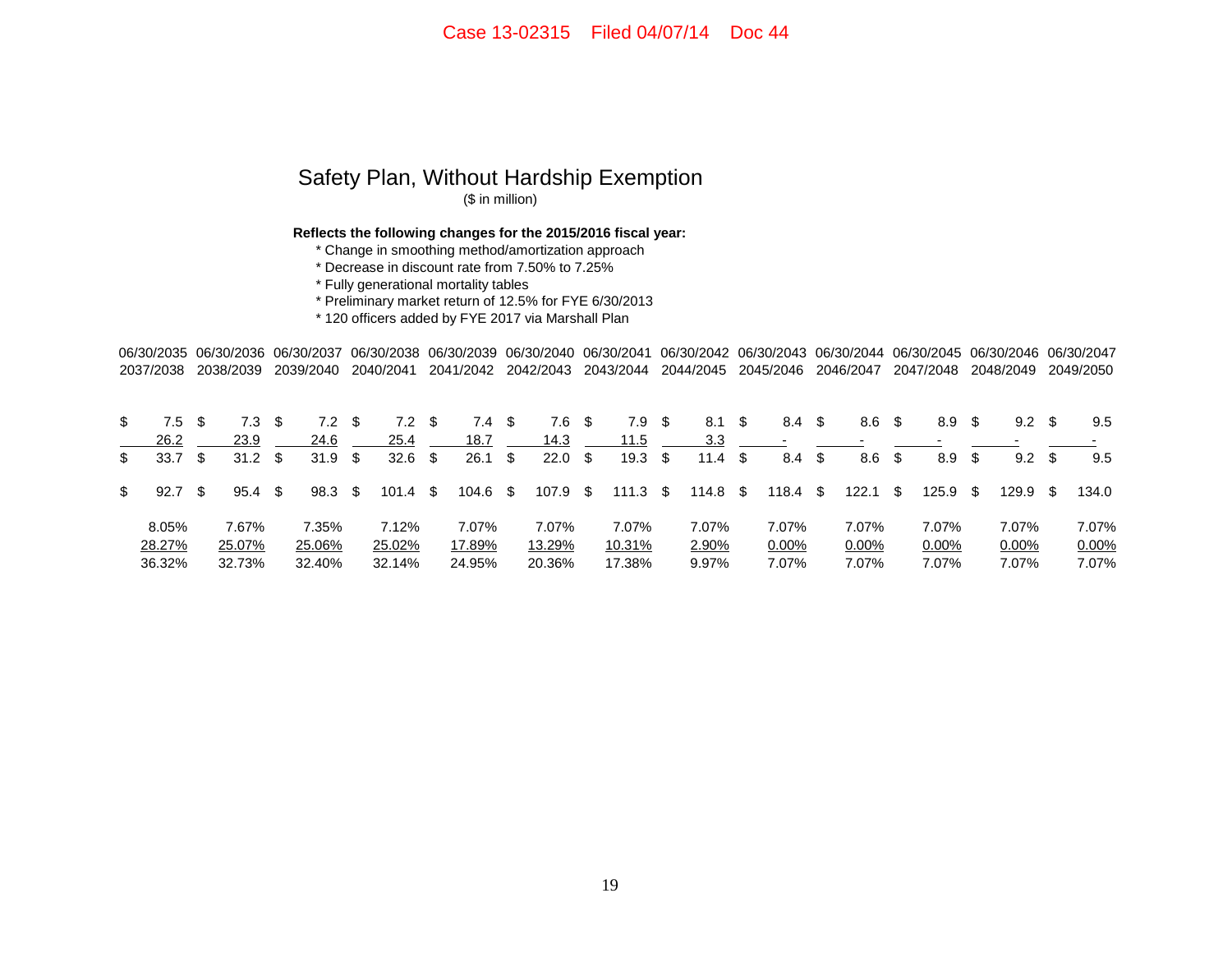#### Safety Plan, Without Hardship Exemption (\$ in million)

#### **Reflects the following changes for the 2015/2016 fiscal year:**

- \* Change in smoothing method/amortization approach
- \* Fully generational mortality tables
- \* Preliminary market return of 12.5% for FYE 6/30/2013

\* 120 officers added by FYE 2017 via Marshall Plan

| <b>Valuation Date</b>               |     | 06/30/2009 |      | 06/30/2010 |      | 06/30/2011 |      |        |      | 06/30/2012 06/30/2013 06/30/2014 06/30/2015 |      |                   |      |           |      | 06/30/2016 06/30/2017 |      |           |      |           |     |           |      | 06/30/2018 06/30/2019 06/30/2020 |      | 06/30/2021 |
|-------------------------------------|-----|------------|------|------------|------|------------|------|--------|------|---------------------------------------------|------|-------------------|------|-----------|------|-----------------------|------|-----------|------|-----------|-----|-----------|------|----------------------------------|------|------------|
| <b>Contribution for Fiscal Year</b> |     | 2011/2012  |      | 2012/2013  |      |            |      |        |      | 2013/2014 2014/2015 2015/2016               |      | 2016/2017         |      | 2017/2018 |      | 2018/2019             |      | 2019/2020 |      | 2020/2021 |     | 2021/2022 |      | 2022/2023                        |      | 2023/2024  |
| Net Normal Cost                     |     | 13.1       |      | $12.5$ \$  |      | 11.7       | - SS | 10.7   | -SS  | 10.9                                        | - S  | 10.5 <sup>5</sup> |      | 10.7      | - \$ | 11.2                  | - \$ | 11.7      | - \$ | 1.6       | -SS | 11.4 S    |      | 11.2 <sup>5</sup>                |      | 10.9       |
| Unfunded Contribution               |     |            |      | 6.7        |      |            |      | 9.6    |      | 13.3                                        |      | 15.2              |      | 17.2      |      | 19.3                  |      | 21.6      |      | 22.2      |     | 22.9      |      | 23.6                             |      | 24.3       |
| Net Employer Contribution           | \$. | 18.8       |      | 19.2       | - \$ | 19.2       | - \$ | 20.3   | -SS  | 24.2                                        | -\$  | 25.7              | - 96 | $27.9$ \$ |      | 30.6                  | -S   | 33.3      | \$.  | 33.8      | S   | 34.3      | - \$ | 34.8 <sup>5</sup>                |      | 35.2       |
| Projected Payroll                   | \$. | 64.5       | - \$ | 60.3 \$    |      | 55.7       | -\$  | 49.5   | - \$ | 50.6                                        | - 96 | 51.7              | - \$ | 56.0 \$   |      | 60.5                  | -\$  | 65.1      | \$.  | 66.1      | -S  | 67.1      |      | 68.1                             | - \$ | 69.1       |
| Net Normal Cost %                   |     | 20.26%     |      | 20.67%     |      | 21.03%     |      | 21.68% |      | 21.47%                                      |      | 20.33%            |      | 19.07%    |      | 18.56%                |      | 18.04%    |      | 17.54%    |     | 16.99%    |      | 16.45%                           |      | 15.80%     |
| Unfunded Contribution %             |     | 8.84%      |      | 11.12%     |      | 13.51%     |      | 19.35% |      | 26.34%                                      |      | 29.48%            |      | 30.76%    |      | 31.97%                |      | 33.13%    |      | 33.59%    |     | 34.09%    |      | 34.58%                           |      | 35.11%     |
| Net Employer Contribution %         |     | 29.10%     |      | 31.79%     |      | 34.53%     |      | 41.03% |      | 47.81%                                      |      | 49.81%            |      | 49.83%    |      | 50.53%                |      | 51.17%    |      | 51.13%    |     | 51.08%    |      | 51.02%                           |      | 50.91%     |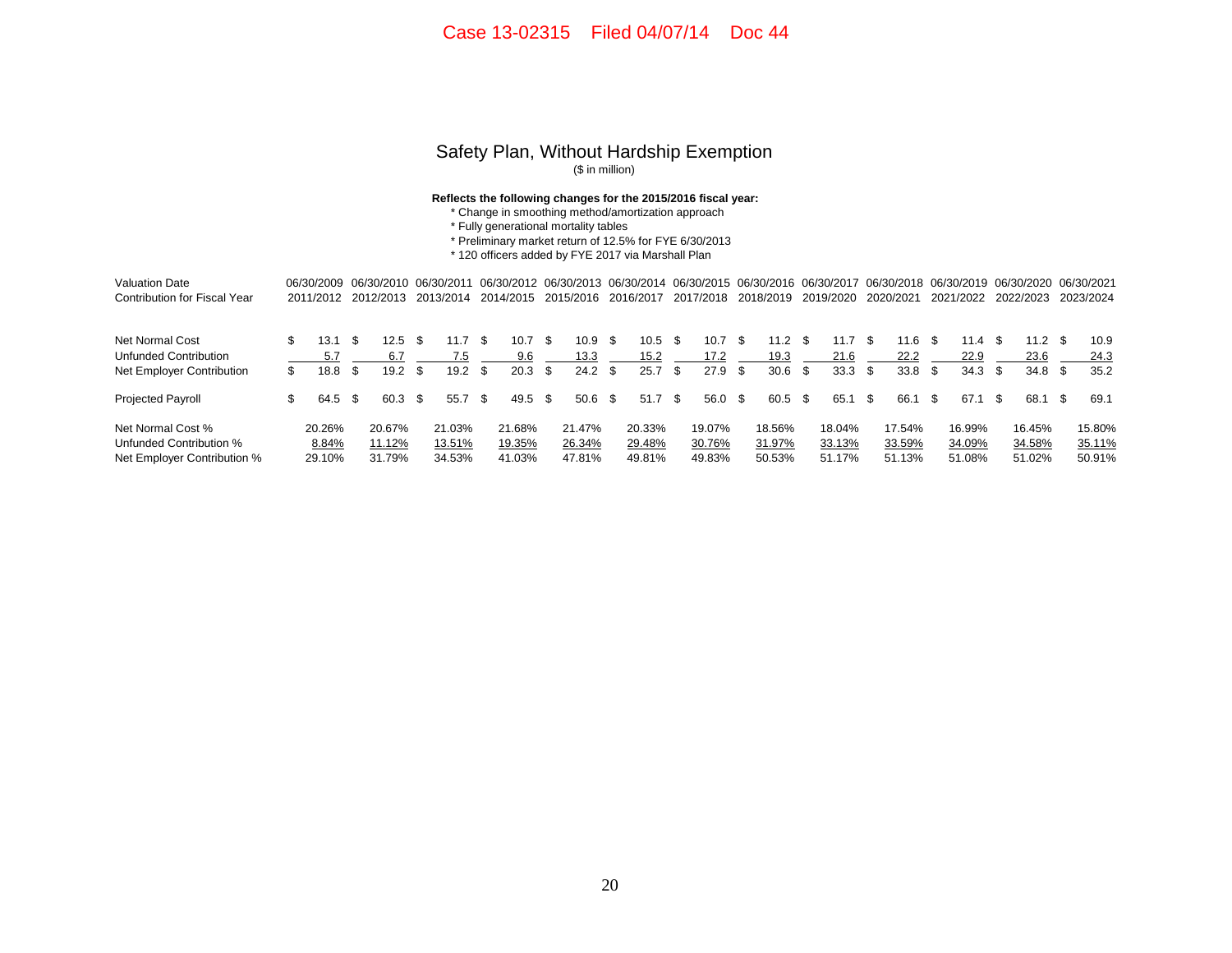# Safety Plan, Without Hardship Exemption

(\$ in million)

**Reflects the following changes for the 2015/2016 fiscal year:**

\* Change in smoothing method/amortization approach

\* Fully generational mortality tables

\* Preliminary market return of 12.5% for FYE 6/30/2013

\* 120 officers added by FYE 2017 via Marshall Plan

06/30/2022 06/30/2023 06/30/2024 06/30/2025 06/30/2026 06/30/2027 06/30/2028 06/30/2029 06/30/2030 06/30/2031 06/30/2032 06/30/2033 06/30/2034 2024/2025 2025/2026 2026/2027 2027/2028 2028/2029 2029/2030 2030/2031 2031/2032 2032/2033 2033/2034 2034/2035 2035/2036 2036/2037

| \$<br>10.6 |     | 10.2   |      | 9.9 <sup>5</sup> |     | 9.6               | - \$ | 9.2    | - \$ | 8.9    | S    | 8.6     | - \$ | 8.3 <sup>5</sup> |      | 8.0     | - \$ | 7.6    |      | 7.4.   |    | 7.1       | 6.8    |
|------------|-----|--------|------|------------------|-----|-------------------|------|--------|------|--------|------|---------|------|------------------|------|---------|------|--------|------|--------|----|-----------|--------|
| 25.0       |     | 25.7   |      | 26.5             |     | 27.3              |      | 28.1   |      | 29.0   |      | 29.8    |      | 28.5             |      | 29.3    |      | 27.4   |      | 28.2   |    | 25.4      | 26.1   |
| \$<br>35.6 |     | 36.0   | \$   | 36.4             | -SS | 36.9 <sup>5</sup> |      | 37.3   | - \$ | 37.9   | -\$  | 38.4    | \$   | 36.7             | - \$ | 37.3    | - \$ | 35.0   | - \$ | 35.5   | \$ | $32.5$ \$ | 32.9   |
| \$<br>70.1 | \$. | 71.2   | - \$ | 72.4 \$          |     | 73.7              | - \$ | 75.0   | - \$ | 76.6   | - \$ | 78.2 \$ |      | 79.9 \$          |      | 81.8 \$ |      | 83.6   | - \$ | 85.7   | S  | 87.9 \$   | 90.2   |
| 15.14%     |     | 14.39% |      | 13.66%           |     | 12.99%            |      | 12.27% |      | 11.61% |      | 10.96%  |      | 10.33%           |      | 9.75%   |      | 9.13%  |      | 8.59%  |    | 8.05%     | 7.54%  |
| 35.64%     |     | 36.16% |      | 36.64%           |     | 37.07%            |      | 37.49% |      | 37.83% |      | 38.16%  |      | 35.63%           |      | 35.87%  |      | 32.71% |      | 32.87% |    | 28.89%    | 28.99% |
| 50.78%     |     | 50.55% |      | 50.30%           |     | 50.06%            |      | 49.76% |      | 49.45% |      | 49.13%  |      | 45.96%           |      | 45.62%  |      | 41.84% |      | 41.46% |    | 36.94%    | 36.54% |